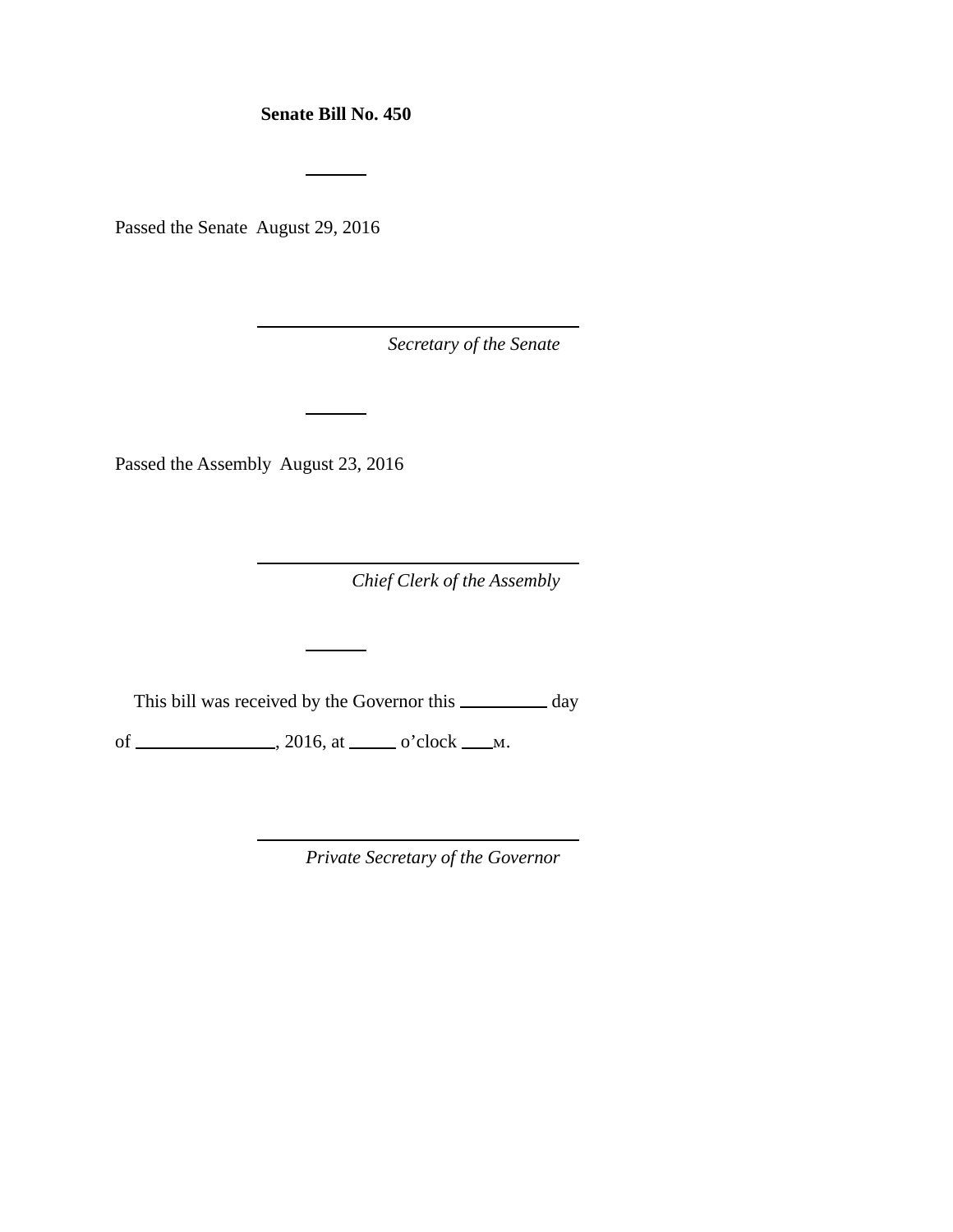## CHAPTER

An act to amend Sections 3017 and 15320 of, to add Sections 4005, 4006, and 4007 to, and to add and repeal Section 4008 of, the Elections Code, relating to elections.

## LEGISLATIVE COUNSEL'S DIGEST

SB 450, Allen. Elections: vote by mail voting and mail ballot elections.

Existing law requires all vote by mail ballots to be voted on or before the day of the election and requires the vote by mail voter to return the ballot by mail or in person, as specified, to the elections official who issued the ballot.

This bill would require an elections official who receives a vote by mail ballot that he or she did not issue to forward that ballot to the elections official who issued the ballot no later than 8 days after receipt. By requiring an elections official to forward a ballot to the elections official who issued the ballot, the bill would impose a state-mandated local program.

Existing law authorizes cities with a population of fewer than 100,000 persons, school districts, and special districts to conduct an all-mailed ballot special election to fill a vacancy on the legislative or governing body of those entities under specified conditions.

This bill, the California Voter's Choice Act, would, on or after January 1, 2018, authorize specified counties, and on or after January 1, 2020, authorize any county except the County of Los Angeles, to conduct any election as an all-mailed ballot election if certain conditions are satisfied, including conditions related to ballot dropoff locations, vote centers, and plans for the administration of all-mailed ballot elections. The bill would require the Secretary of State, within 6 months of each all-mailed ballot election conducted by a county pursuant to these provisions, to report certain information to the Legislature regarding that election. The bill would require the county that conducted the all-mailed ballot election to submit to the Secretary of State the information needed for the Secretary of State to prepare the report.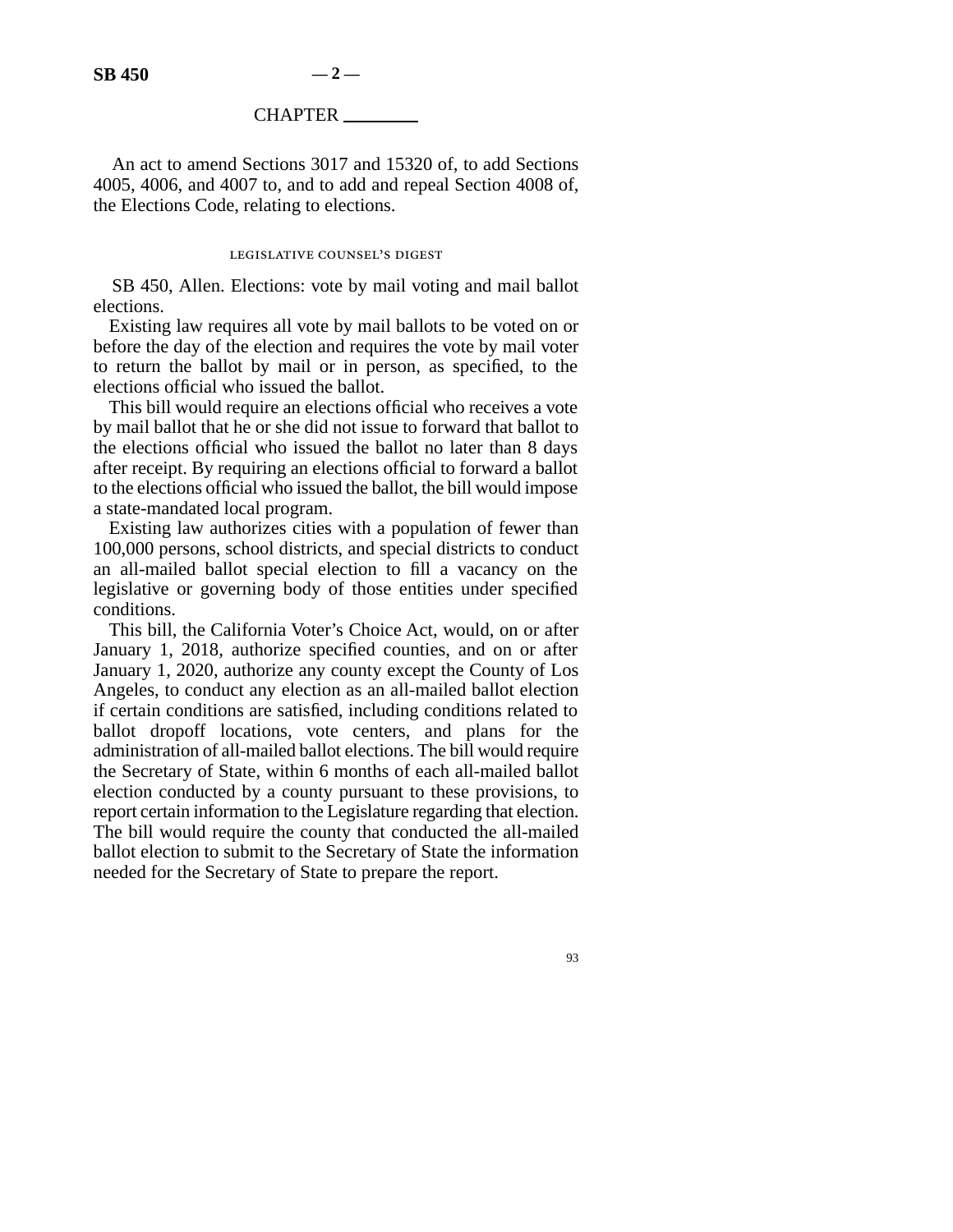This bill would, on or after January 1, 2020, authorize the County of Los Angeles to conduct any election as a vote center election if certain conditions are satisfied, including conditions related to ballot dropoff locations and vote centers. The bill would, on or after January 1, 2020, authorize the County of Los Angeles to conduct a special election as an all-mailed ballot election pursuant to specified provisions that apply to every county that chooses to conduct a special election as an all-mailed ballot election.

This bill would also require the Secretary of State to establish a taskforce that includes certain individuals to review all-mailed ballot elections conducted pursuant to these provisions and to provide comments and recommendations to the Legislature within 6 months of each all-mailed ballot election or vote center election.

This bill would incorporate additional changes to Section 3017 of the Elections Code proposed by AB 1921 that would become operative only if AB 1921 and this bill are both chaptered and this bill is chaptered last.

The California Constitution requires the state to reimburse local agencies and school districts for certain costs mandated by the state. Statutory provisions establish procedures for making that reimbursement.

This bill would provide that, if the Commission on State Mandates determines that the bill contains costs mandated by the state, reimbursement for those costs shall be made pursuant to these statutory provisions.

## *The people of the State of California do enact as follows:*

SECTION 1. This act shall be known, and may be cited, as the California Voter's Choice Act.

SEC. 2. Section 3017 of the Elections Code is amended to read:

3017. (a) All vote by mail ballots cast under this division shall be voted on or before the day of the election. After marking the ballot, the vote by mail voter shall do any of the following: (1) return the ballot by mail or in person to the elections official who issued the ballot, (2) return the ballot in person to a member of a precinct board at a polling place or vote center within the state, or (3) return the ballot to a vote by mail ballot dropoff location within the state that is provided pursuant to Section 3025 or 4005. However, a vote by mail voter who is unable to return the ballot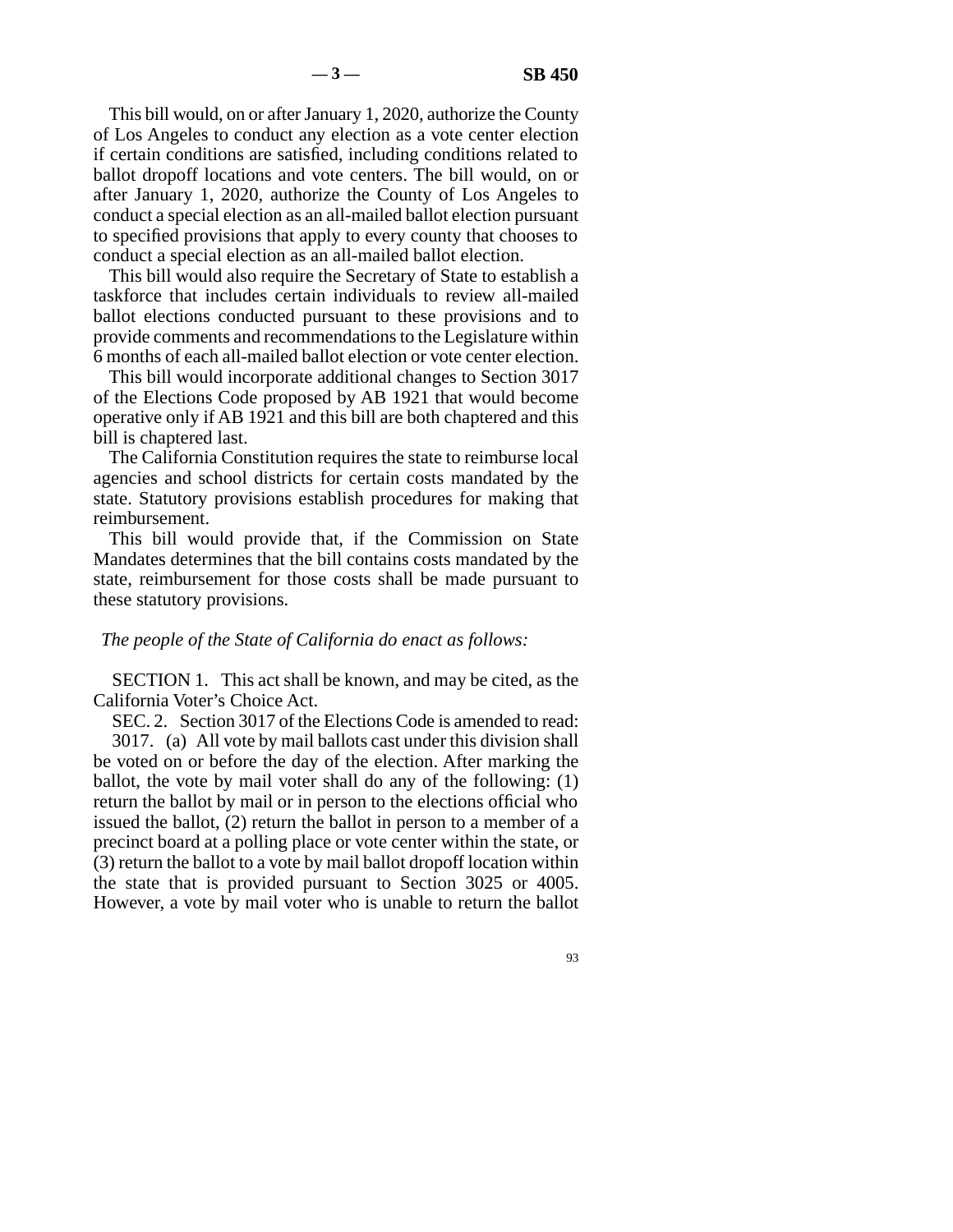may designate his or her spouse, child, parent, grandparent, grandchild, brother, sister, or a person residing in the same household as the vote by mail voter to return the ballot to the elections official who issued the ballot, to the precinct board at a polling place or vote center within the state, or to a vote by mail ballot dropoff location within the state that is provided pursuant to Section 3025 or 4005. The ballot must, however, be received by the elections official who issued the ballot, the precinct board, or the vote by mail ballot dropoff location before the close of the polls on election day. If a vote by mail ballot is returned to a precinct board at a polling place or vote center, or to a vote by mail ballot dropoff location, that is located in a county that is not the county of the elections official who issued the ballot, the elections official for the county in which the vote by mail ballot is returned shall forward the ballot to the elections official who issued the ballot no later than eight days after receipt.

(b) The elections official shall establish procedures to ensure the secrecy of a ballot returned to a precinct polling place and the security, confidentiality, and integrity of any personal information collected, stored, or otherwise used pursuant to this section.

(c) On or before March 1, 2008, the elections official shall establish procedures to track and confirm the receipt of voted vote by mail ballots and to make this information available by means of online access using the county's elections division Internet Web site. If the county does not have an elections division Internet Web site, the elections official shall establish a toll-free telephone number that may be used to confirm the date a voted vote by mail ballot was received.

(d) The provisions of this section are mandatory, not directory, and a ballot shall not be counted if it is not delivered in compliance with this section.

(e) Notwithstanding subdivision (a), a vote by mail voter's ballot shall not be returned by a paid or volunteer worker of a general purpose committee, controlled committee, independent expenditure committee, political party, candidate's campaign committee, or any other group or organization at whose behest the individual designated to return the ballot is performing a service. However, this subdivision does not apply to a candidate or a candidate's spouse.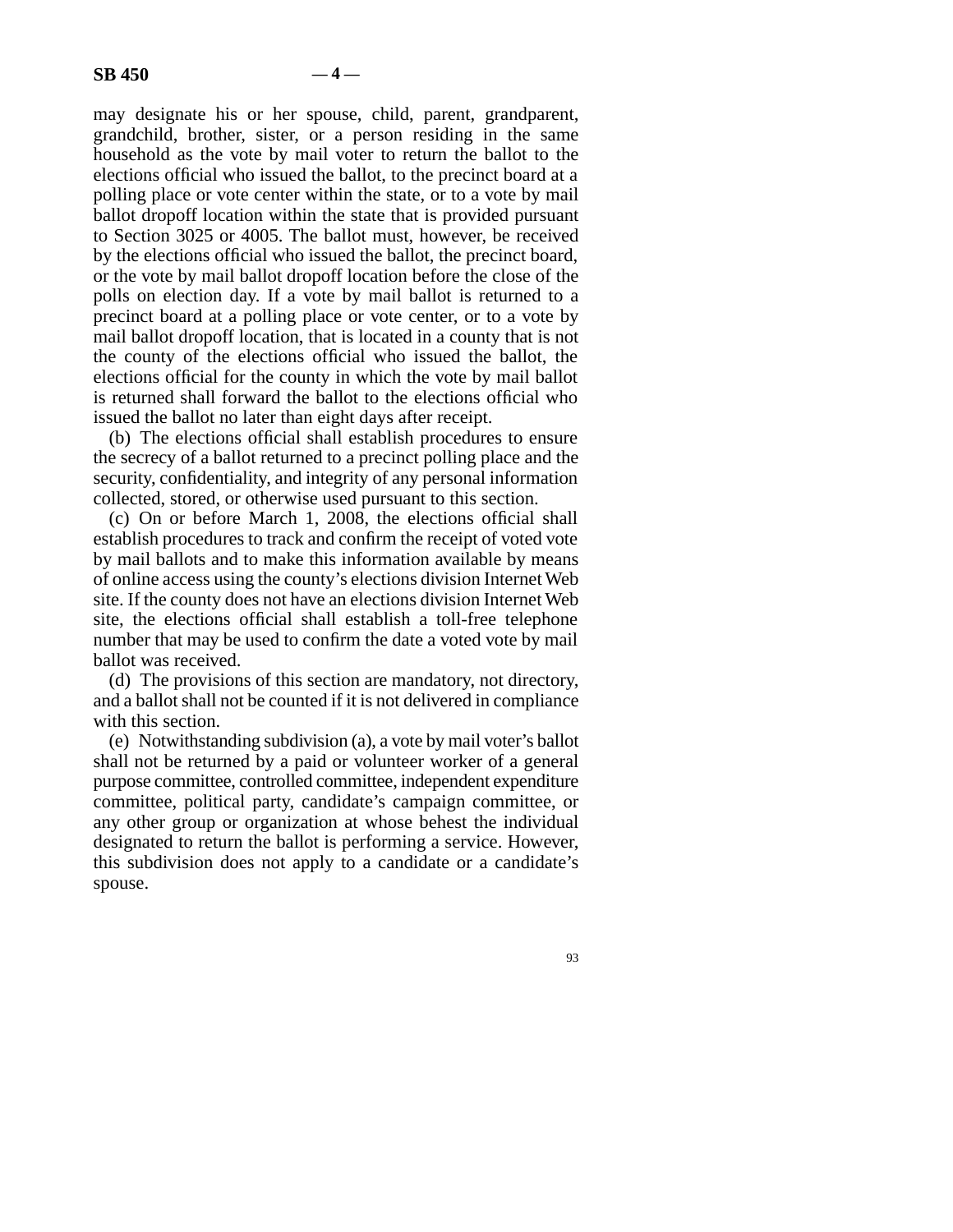SEC. 2.5. Section 3017 of the Elections Code is amended to read:

3017. (a) All vote by mail ballots cast under this division shall be voted on or before the day of the election. After marking the ballot, the vote by mail voter shall do any of the following: (1) return the ballot by mail or in person to the elections official who issued the ballot, (2) return the ballot in person to a member of a precinct board at a polling place or vote center within the state, or (3) return the ballot to a vote by mail ballot dropoff location within the state that is provided pursuant to Section 3025 or 4005. However, a vote by mail voter who is unable to return the ballot may designate any person to return the ballot to the elections official who issued the ballot, to the precinct board at a polling place or vote center within the state, or to a vote by mail ballot dropoff location within the state that is provided pursuant to Section 3025 or 4005. The ballot must, however, be received by the elections official who issued the ballot, the precinct board, or the vote by mail ballot dropoff location before the close of the polls on election day. If a vote by mail ballot is returned to a precinct board at a polling place or vote center, or to a vote by mail ballot dropoff location, that is located in a county that is not the county of the elections official who issued the ballot, the elections official for the county in which the vote by mail ballot is returned shall forward the ballot to the elections official who issued the ballot no later than eight days after receipt.

(b) The elections official shall establish procedures to ensure the secrecy of a ballot returned to a precinct polling place and the security, confidentiality, and integrity of any personal information collected, stored, or otherwise used pursuant to this section.

(c) On or before March 1, 2008, the elections official shall establish procedures to track and confirm the receipt of voted vote by mail ballots and to make this information available by means of online access using the county's elections division Internet Web site. If the county does not have an elections division Internet Web site, the elections official shall establish a toll-free telephone number that may be used to confirm the date a voted vote by mail ballot was received.

(d) The provisions of this section are mandatory, not directory, and a ballot shall not be counted if it is not delivered in compliance with this section.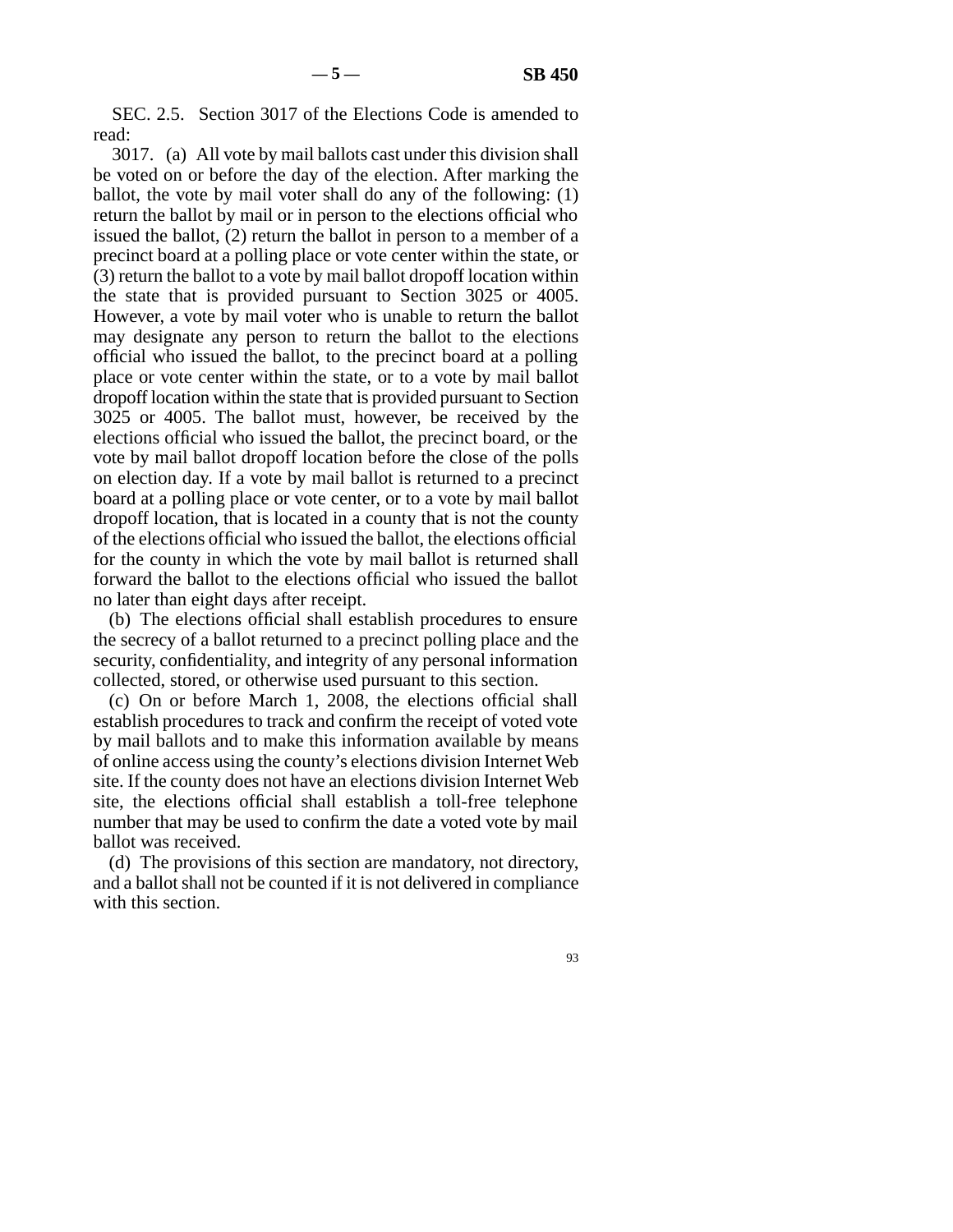(e) (1) A person designated to return a vote by mail ballot shall not receive any form of compensation based on the number of ballots that the person has returned and no individual, group, or organization shall provide compensation on this basis.

(2) For purposes of this paragraph, "compensation" means any form of monetary payment, goods, services, benefits, promises or offers of employment, or any other form of consideration offered to another person in exchange for returning another voter's vote by mail ballot.

(3) Any person in charge of a vote by mail ballot and who knowingly and willingly engages in criminal acts related to that ballot as described in Division 18 (commencing with Section 18000), including, but not limited to, fraud, bribery, intimidation, and tampering with or failing to deliver the ballot in a timely fashion, is subject to the appropriate punishment specified in that division.

SEC. 3. Section 4005 is added to the Elections Code, to read:

4005. (a) Notwithstanding Section 4000 or any other law, on or after January 1, 2018, the Counties of Calaveras, Inyo, Madera, Napa, Nevada, Orange, Sacramento, San Luis Obispo, San Mateo, Santa Clara, Shasta, Sierra, Sutter, and Tuolumne, and, except as provided in Section 4007, on or after January 1, 2020, any county may conduct any election as an all-mailed ballot election if all of the following apply:

(1) (A) At least two ballot dropoff locations are provided within the jurisdiction where the election is held or the number of ballot dropoff locations are fixed in a manner so that there is at least one ballot dropoff location provided for every 15,000 registered voters within the jurisdiction where the election is held, as determined on the 88th day before the day of the election, whichever results in more ballot dropoff locations. For purposes of this subparagraph, a vote center that includes an exterior ballot drop box counts only as a single ballot dropoff location. Ballot dropoff locations shall comply with the regulations adopted pursuant to subdivision (b) of Section 3025.

(B) A ballot dropoff location provided for under this section consists of a secure, accessible, and locked ballot box located as near as possible to established public transportation routes and that is able to receive voted ballots. All ballot dropoff locations shall be open at least during regular business hours beginning not less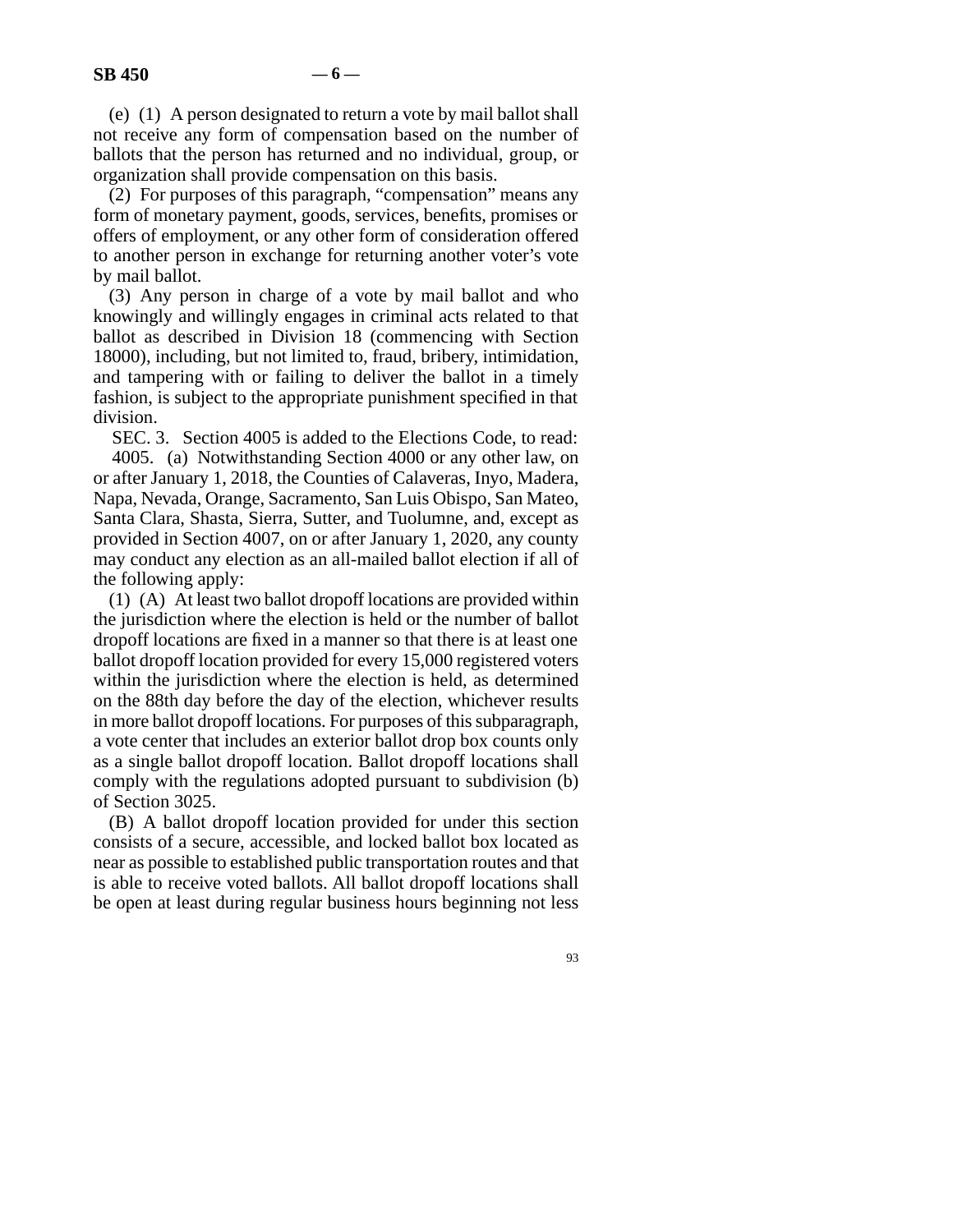than 28 days before the day of the election, and on the day of the election. At least one ballot dropoff location shall be an accessible, secured, exterior drop box that is available for a minimum of 12 hours per day including regular business hours.

(2) (A) The county elections official permits a voter residing in the county to do any of the following at a vote center:

(i) Return, or vote and return, his or her vote by mail ballot.

(ii) Register to vote, update his or her voter registration, and vote pursuant to Section 2170.

(iii) Receive and vote a provisional ballot pursuant to Section 3016 or Article 5 (commencing with Section 14310) of Chapter 3 of Division 14.

(iv) Receive a replacement ballot upon verification that a ballot for the same election has not been received from the voter by the county elections official. If the county elections official is unable to determine if a ballot for the same election has been received from the voter, the county elections official may issue a provisional ballot.

(v) Vote a regular, provisional, or replacement ballot using accessible voting equipment that provides for a private and independent voting experience.

(B) Each vote center shall have at least three voting machines that are accessible to voters with disabilities.

(3) (A) On the day of the election, from 7 a.m. to 8 p.m., inclusive, and on each of the three days before the election, for a minimum of eight hours per day, at least one vote center is provided for every 10,000 registered voters within the jurisdiction where the election is held, as determined on the 88th day before the day of the election. At least 90 percent of the number of vote centers required by this subparagraph shall be open for all four days during the required times. Up to 10 percent of the number of vote centers required by this subparagraph may be open for less than four days if at least one vote center is provided for every 10,000 registered voters on each day.

(B) Notwithstanding subparagraph (A), for a jurisdiction with fewer than 20,000 registered voters, a minimum of two voter centers are provided on the day of the election and on each of the three days before the election within the jurisdiction where the election is held.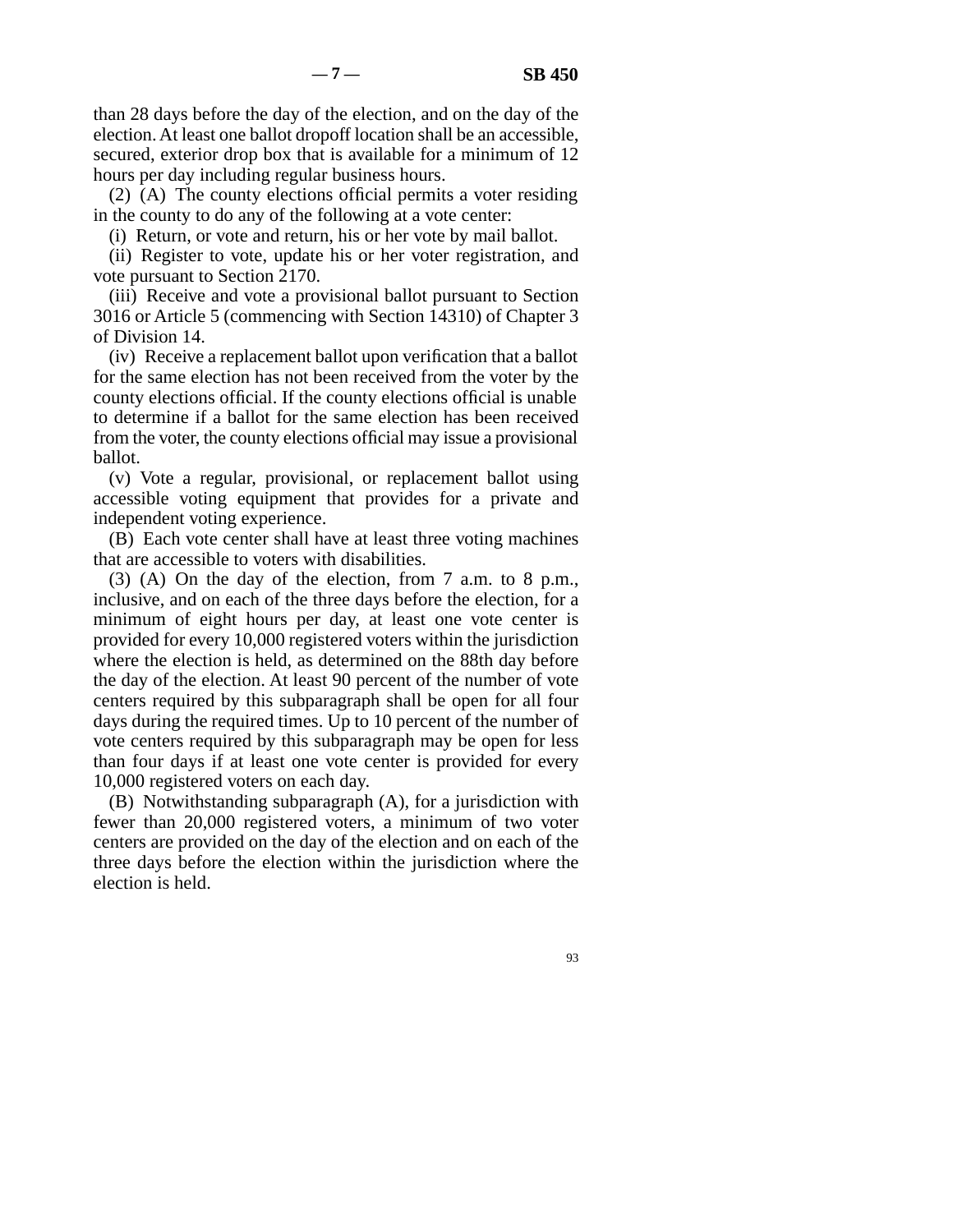(4) (A) Beginning 10 days before the day of the election and continuing daily up to and including the fourth day before the election, for a minimum of eight hours per day, at least one vote center is provided for every 50,000 registered voters within the jurisdiction where the election is held, as determined on the 88th day before the day of the election.

(B) Notwithstanding subparagraph (A), for a jurisdiction with fewer than 50,000 registered voters, a minimum of two vote centers are provided within the jurisdiction where the election is held.

(C) The vote centers provided under this section are established in accordance with the accessibility requirements described in Article 5 (commencing with Section 12280) of Chapter 3 of Division 12, the federal Americans with Disabilities Act of 1990 (42 U.S.C. Sec. 12101 et seq.), the federal Help America Vote Act of 2002 (52 U.S.C. Sec. 20901 et seq.), and the federal Voting Rights Act of 1965 (52 U.S.C. Sec. 10101 et seq.).

(D) The vote centers provided under this section are equitably distributed across the county so as to afford maximally convenient options for voters and are established at accessible locations as near as possible to established public transportation routes. The vote centers shall be equipped with voting units or systems that are accessible to individuals with disabilities and that provide the same opportunity for access and participation as is provided to voters who are not disabled, including the ability to vote privately and independently in accordance with Sections 12280 and 19240.

(E) (i) The vote centers provided under this section have an electronic mechanism for the county elections official to immediately access, at a minimum, all of the following voter registration data:

(I) Name.

(II) Address.

(III) Date of birth.

(IV) Language preference.

(V) Party preference.

(VI) Precinct.

(VII) Whether or not the voter has been issued a vote by mail ballot and whether or not a ballot has been received by the county elections official.

(ii) The electronic mechanism used to access voter registration data shall not be connected in any way to a voting system.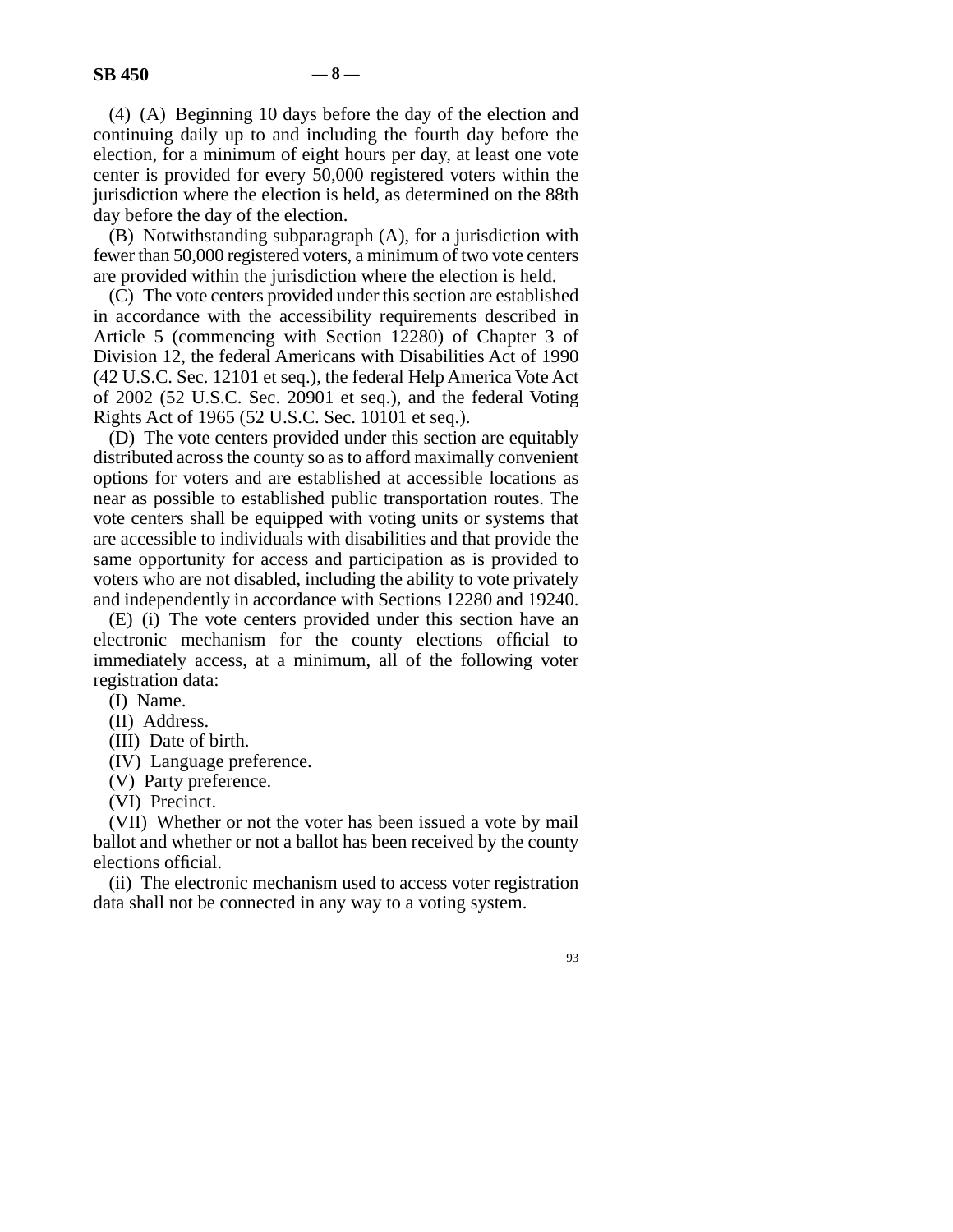(5) A method is available for voters with disabilities to request and receive a blank vote by mail ballot and, if a replacement ballot is necessary, a blank replacement ballot that voters with disabilities can read and mark privately and independently pursuant to the federal Help America Vote Act of 2002 (52 U.S.C. Sec. 20901 et seq.).

(6) (A) Except as otherwise provided for in this section, election boards for the vote centers established under this section meet the requirements for eligibility and composition pursuant to Article 1 (commencing with Section 12300) of Chapter 4 of Division 12.

(B) Each vote center provides language assistance in all languages required in the jurisdiction under subdivision (c) of Section 12303 or Section 203 of the federal Voting Rights Act of 1965 (52 U.S.C. Sec. 10101 et seq.) in a manner that enables voters of the applicable language minority groups to participate effectively in the electoral process. Each vote center shall post information regarding the availability of language assistance in English and all other languages for which language assistance is required to be provided in the jurisdiction under subdivision (c) of Section 12303 or Section 203 of the federal Voting Rights Act of 1965 (52 U.S.C. Sec. 10101 et seq.).

(i) If a vote center is located in, or adjacent to, a precinct, census tract, or other defined geographical subsection required to establish language requirements under subdivision (c) of Section 12303 or Section 203 of the federal Voting Rights Act of 1965 (52 U.S.C. Sec. 10101 et seq.), or if it is identified as needing language assistance through the public input process described in clause (ii), the county elections official shall ensure that the vote center is staffed by election board members who speak the required language. If the county elections official is unable to recruit election board members who speak the required language, alternative methods of effective language assistance shall be provided by the county elections official.

(ii) The county elections official shall solicit public input regarding which vote centers should be staffed by election board members who are fluent in a language in addition to English pursuant to subdivision (c) of Section 12303 and Section 203 of the federal Voting Rights Act of 1965 (52 U.S.C. Sec. 10101 et seq.).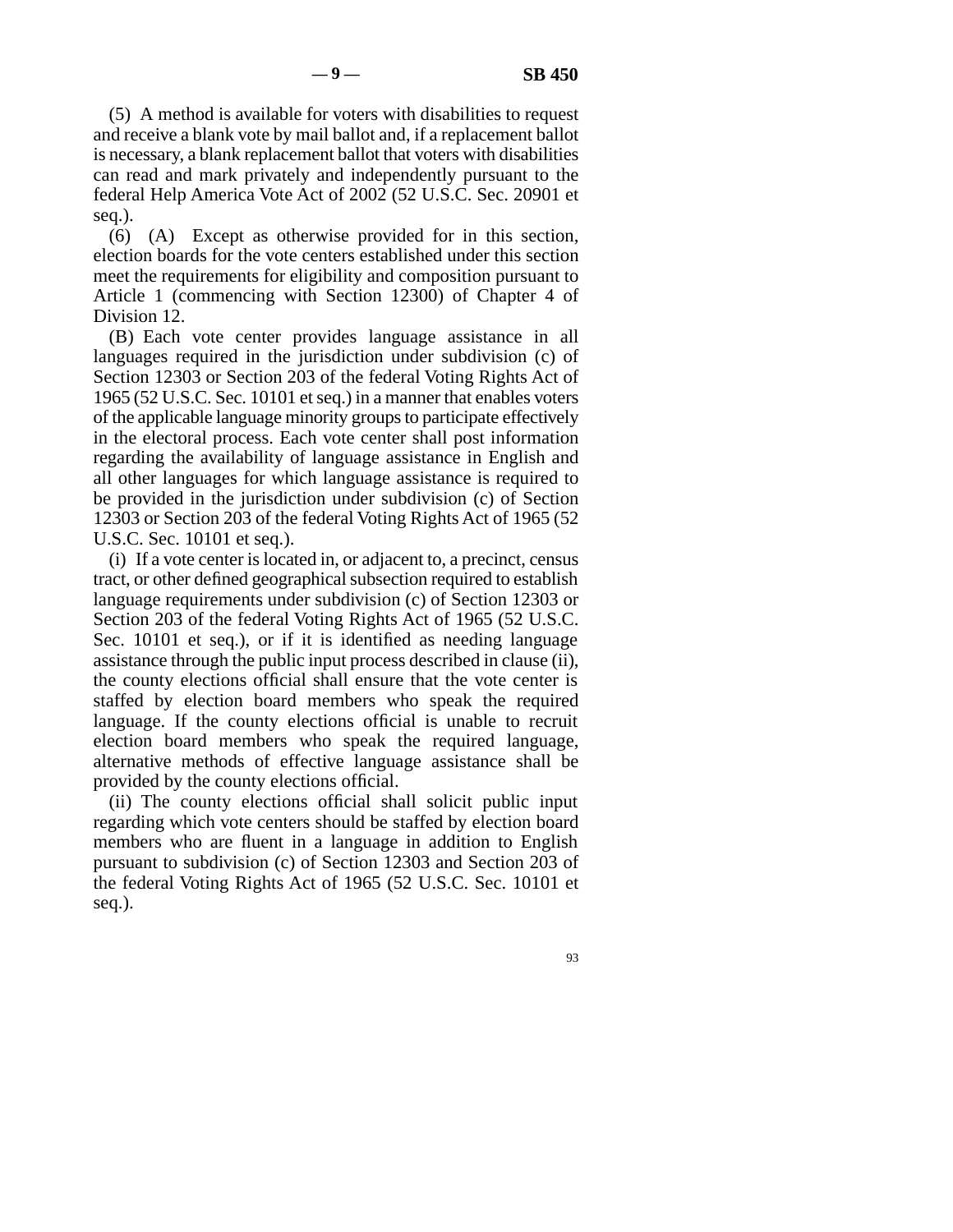(iii) The county elections official shall provide notice in the sample ballot, in vote by mail materials, and on his or her Internet Web site of the specific language services available at each vote center.

(C) Each vote center provides election materials translated in all languages required in the jurisdiction under subdivision (c) of Section 14201 and Section 203 of the federal Voting Rights Act of 1965 (52 U.S.C. Sec. 10101 et seq.).

(D) Each vote center provides reasonable modifications and auxiliary aids and services as required by the federal Americans with Disabilities Act of 1990 (42 U.S.C. Sec. 12101 et seq.) and the federal Rehabilitation Act of 1973 (29 U.S.C. Sec. 701 et seq.).

(7) (A) Beginning 10 days before the election, the county elections official maintains, in an electronic format, an index of voters who have done any of the following at one of the voter centers established pursuant to this section:

(i) Registered to vote or updated his or her voter registration.

(ii) Received and voted a provisional ballot or replacement ballot.

(iii) Voted a ballot using equipment at the vote center.

(B) The index required by subparagraph (A) includes the same information for each voter as is required to be included on copies of the index of affidavits of voter registration that are posted pursuant to Section 14294. The index required by subparagraph (A) shall be updated continuously during any time that a vote center is open in the jurisdiction.

(8) (A) Beginning 29 days before the day of the election, the county elections official mails to each registered voter a vote by mail ballot packet that includes a return envelope with instructions for the use and return of the vote by mail ballot.

(B) The county elections official delivers to each voter, with either the sample ballot sent pursuant to Section 13303 or with the vote by mail ballot packet, all of the following:

(i) A notice, translated in all languages required under subdivision (c) of Section 14201 and Section 203 of the federal Voting Rights Act of 1965 (52 U.S.C. Sec. 10101 et seq.), that informs voters of all of the following:

(I) An all-mailed ballot election is being conducted and each eligible voter will be issued a vote by mail ballot by mail.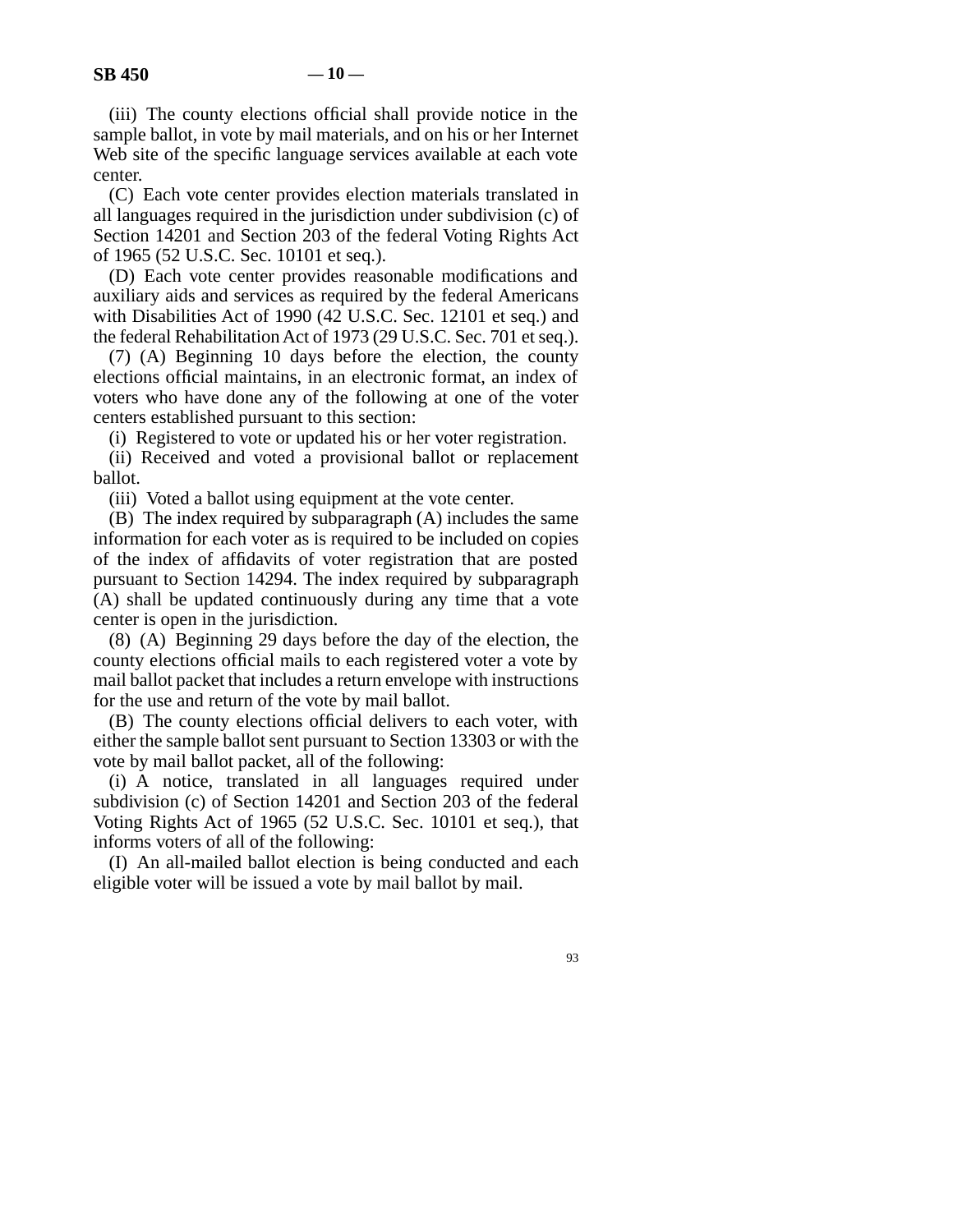(II) The voter may cast a vote by mail ballot in person at a vote center during the times and days specified in subparagraph (A) of paragraph (4) or on election day.

(III) No later than seven days before the day of the election, the voter may request the county elections official to send a vote by mail ballot in a language other than English pursuant to Section 203 of the federal Voting Rights Act of 1965 (52 U.S.C. Sec. 10101 et seq.) or a facsimile copy of the ballot printed in a language other than English pursuant to Section 14201.

(IV) No later than seven days before the day of the election, the voter may request the county elections official to send or deliver a ballot that voters with disabilities can read and mark privately and independently pursuant to the federal Help America Vote Act of 2002 (52 U.S.C. Sec. 20901 et seq.).

(ii) A list of the ballot dropoff locations and vote centers established pursuant to this section, including the dates and hours they are open. The list shall also be posted on the Internet Web site of the county elections official in a format that is accessible for people with disabilities pursuant to Section 11135 of the Government Code.

(iii) A postage-paid postcard that the voter may return to the county elections official for the purpose of requesting a vote by mail ballot in a language other than English or for the purpose of requesting a vote by mail ballot in an accessible format.

(C) Upon request, the county elections official provides written voting materials to voters with disabilities in an accessible format, as required by the federal Americans with Disabilities Act of 1990 (42 U.S.C. Sec. 12101 et seq.) and the federal Rehabilitation Act of 1973 (29 U.S.C. Sec. 701 et seq.).

(9) (A) The county elections official establishes a language accessibility advisory committee that is comprised of representatives of language minority communities. The committee shall be established no later than October 1 of the year before the first election conducted pursuant to this section. The committee shall hold its first meeting no later than April 1 of the year in which the first election is conducted pursuant to this section.

(B) The county elections official establishes a voting accessibility advisory committee that is comprised of voters with disabilities. The committee shall be established no later than October 1 of the year before the first election conducted pursuant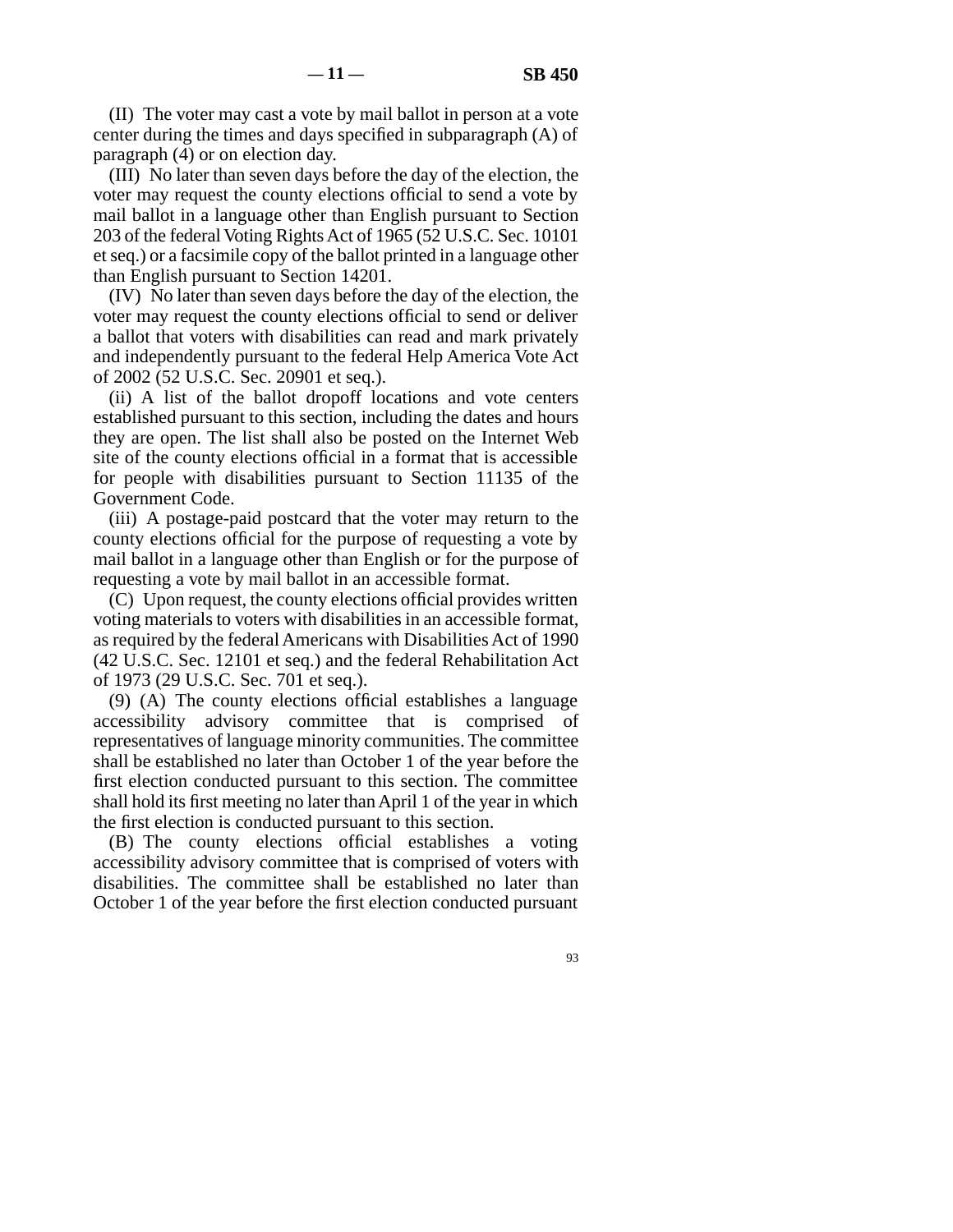(C) A county with fewer than 50,000 registered voters may establish a joint advisory committee for language minority communities and voters with disabilities.

(10) (A) The county elections official develops a draft plan for the administration of elections conducted pursuant to this section in consultation with the public, including both of the following:

(i) One meeting, publicly noticed at least 10 days in advance of the meeting, that includes representatives, advocates, and other stakeholders representing each community for which the county is required to provide voting materials and assistance in a language other than English under subdivision (c) of Section 14201 and the federal Voting Rights Act of 1965 (52 U.S.C. Sec. 10101 et seq.).

(ii) One meeting, publicly noticed at least 10 days in advance of the meeting, that includes representatives from the disability community and community organizations and individuals that advocate on behalf of, or provide services to, individuals with disabilities.

(B) The county elections official, when developing the draft plan for the administration of elections conducted pursuant to this section, considers, at a minimum, all of the following:

(i) Vote center and ballot dropoff location proximity to public transportation.

(ii) Vote center and ballot dropoff location proximity to communities with historically low vote by mail usage.

(iii) Vote center and ballot dropoff location proximity to population centers.

(iv) Vote center and ballot dropoff location proximity to language minority communities.

(v) Vote center and ballot dropoff location proximity to voters with disabilities.

(vi) Vote center and ballot dropoff location proximity to communities with low rates of household vehicle ownership.

(vii) Vote center and ballot dropoff location proximity to low-income communities.

(viii) Vote center and ballot dropoff location proximity to communities of eligible voters who are not registered to vote and may need access to same day voter registration.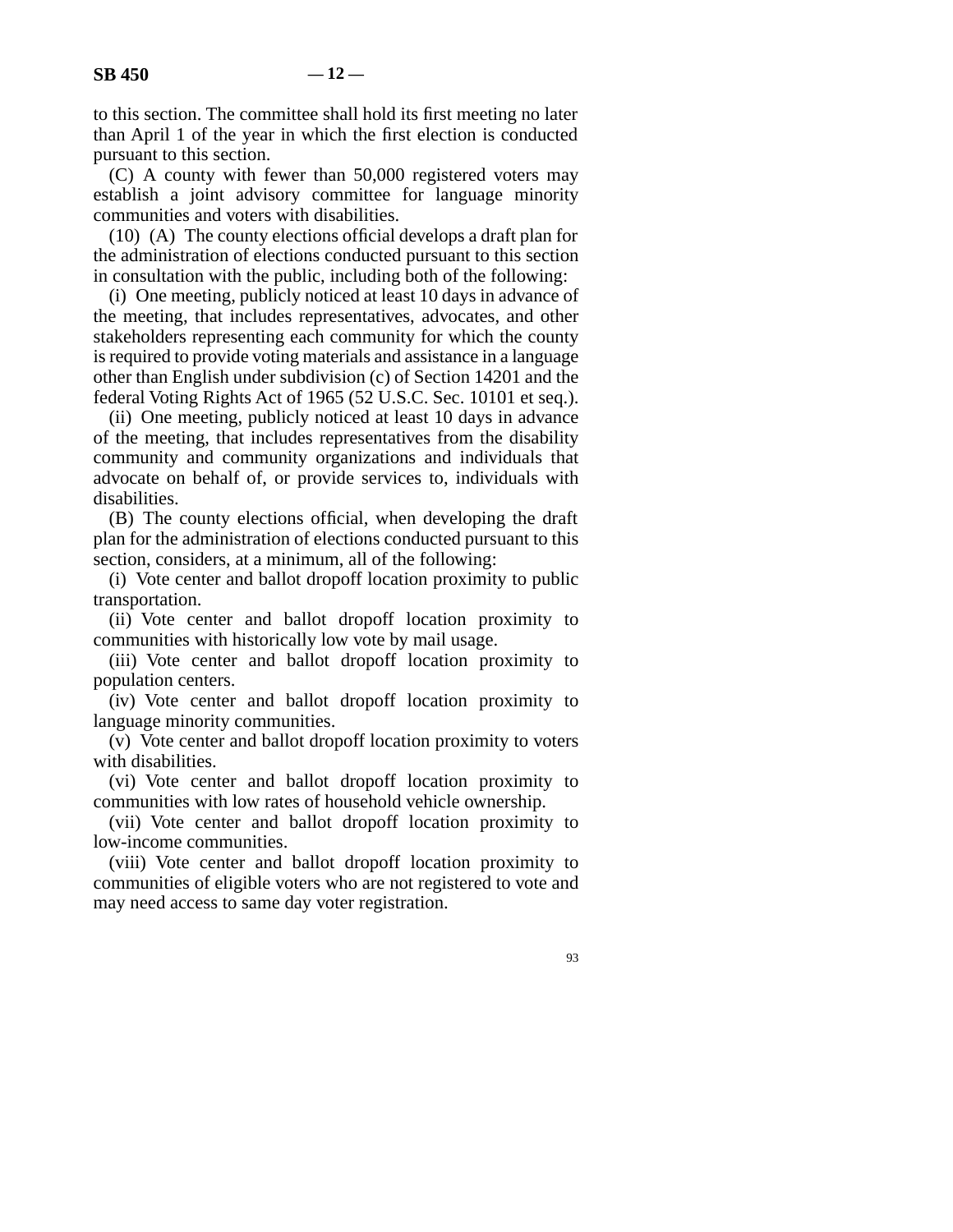(ix) Vote center and ballot dropoff location proximity to geographically isolated populations, including Native American reservations.

(x) Access to accessible and free parking at vote centers and ballot dropoff locations.

(xi) The distance and time a voter must travel by car or public transportation to a vote center and ballot dropoff location.

(xii) The need for alternate methods for voters with disabilities for whom vote by mail ballots are not accessible to cast a ballot.

(xiii) Traffic patterns near vote centers and ballot dropoff locations.

(xiv) The need for mobile vote centers in addition to the number of vote centers established pursuant to this section.

(C) The county elections official publicly notices the draft plan for the administration of elections conducted pursuant to this section and accepts public comments on the draft plan for at least 14 days before the hearing held pursuant to subparagraph (D).

(D) (i) Following the 14-day review period required by subparagraph (C), the county elections official holds a public meeting to consider the draft plan for the administration of elections conducted pursuant to this section and to accept public comments. The meeting shall be publicly noticed at least 10 days in advance of the meeting on the Internet Web sites of the clerk of the county board of supervisors and the county elections official, or, if neither the clerk of the county board of supervisors nor the county elections official maintain an Internet Web site, in the office of the county elections official.

(ii) After the public hearing to consider the draft plan for the administration of elections conducted pursuant to this section and to accept public comments, the county elections official shall consider any public comments he or she receives from the public and shall amend the draft plan in response to the public comments to the extent he or she deems appropriate. The county elections official shall publicly notice the amended draft plan and shall accept public comments on the amended draft plan for at least 14 days before the county elections official may adopt the amended draft plan pursuant to subparagraph (E).

(E) (i) Following the 14-day review and comment period required by clause (ii) of subparagraph (D), the county elections official may adopt a final plan for the administration of elections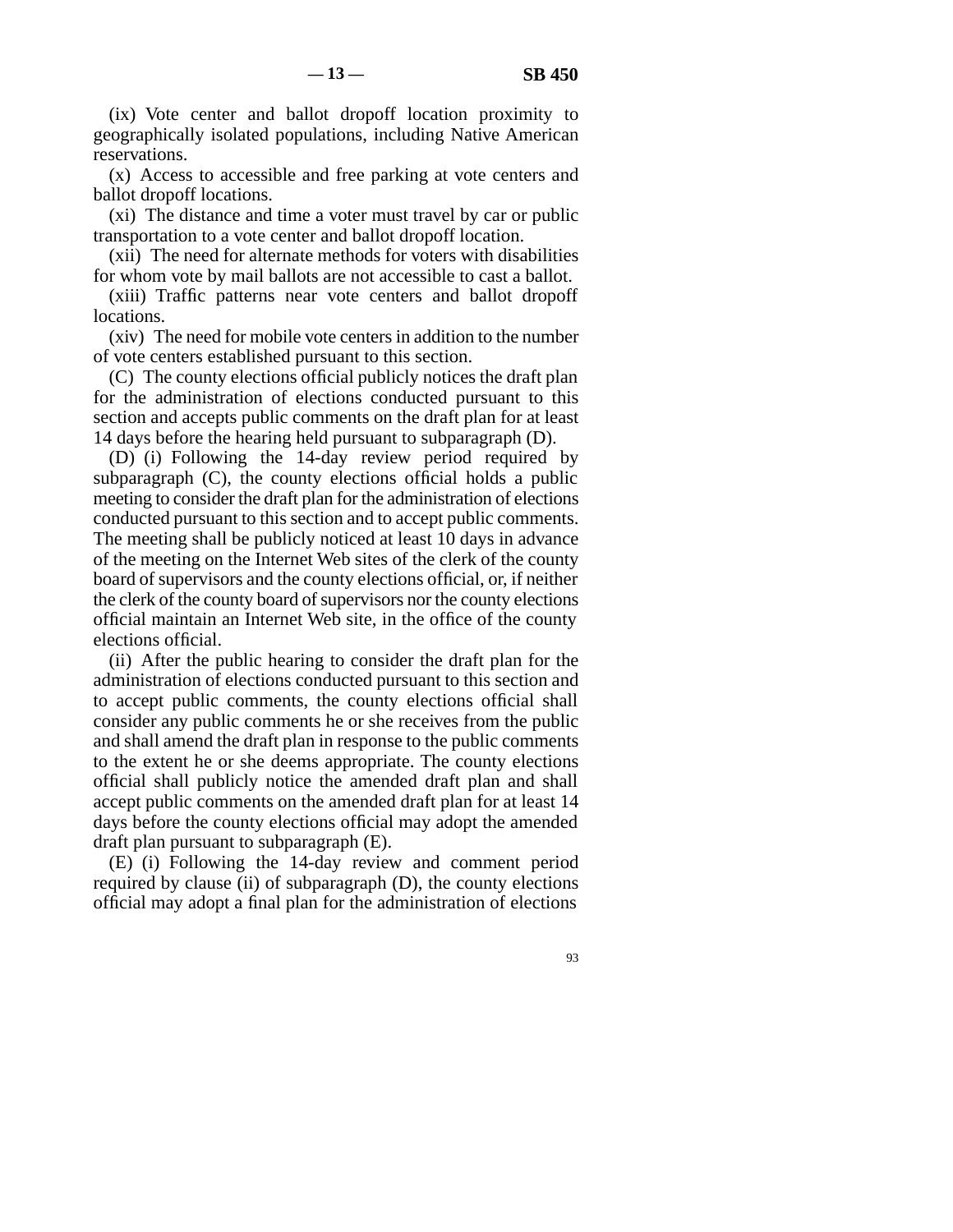conducted pursuant to this section, and shall submit the voter education and outreach plan that is required by clause (i) of subparagraph (I) to the Secretary of State for approval.

(ii) The Secretary of State shall approve, approve with modifications, or reject a voter education and outreach plan submitted pursuant to clause (i) of subparagraph (I) within 14 days after the plan is submitted by the county elections official.

(iii) The draft plan, the amended draft plan, and the adopted final plan for the administration of elections conducted pursuant to this section shall be posted on the Internet Web site of the county elections official in each language in which the county is required to provide voting materials and assistance under subdivision (c) of Section 14201 and the federal Voting Rights Act of 1965 (52 U.S.C. Sec. 10101 et seq.), and the Secretary of State's Internet Web site in a format that is accessible for people with disabilities pursuant to Section 11135 of the Government Code.

(F) Public meetings held pursuant to this paragraph shall, upon request, provide auxiliary aids and services to ensure effective communication with people with disabilities.

(G) Within two years of the adoption of the first plan for the administration of elections conducted pursuant to this section, the county elections official shall hold public meetings in accordance with the procedures described in subparagraphs (C) to (F), inclusive, to consider revising the first plan for the administration of elections conducted pursuant to this section. Every four years thereafter, the county elections official shall hold public meetings in accordance with the procedures described in subparagraphs (C) to (F), inclusive, to consider revising the plan for the administration of elections conducted pursuant to this section.

(H) (i) With reasonable public notification, a county elections official may amend a plan for the administration of elections conducted pursuant to this section no more than 120 days before the date of an election held pursuant to this section.

(ii) With reasonable public notification, a county elections official may amend a plan for the administration of elections conducted pursuant to this section more than 120 days before the date of an election held pursuant to this section if he or she provides at least 30 days to accept public comments on the amended plan.

(I) The plan for the administration of elections conducted pursuant to this section, includes all of the following: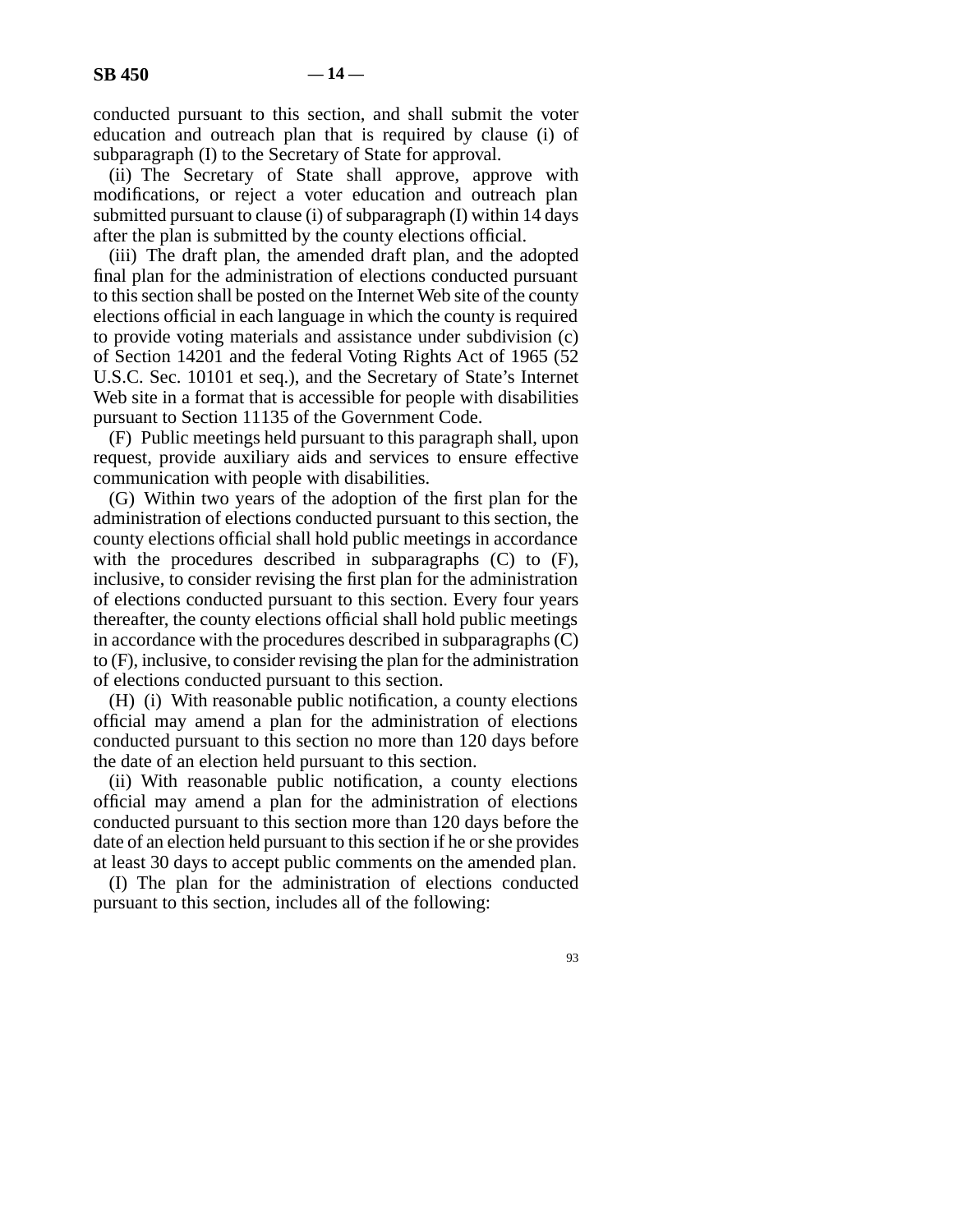(i) A voter education and outreach plan that is approved by the Secretary of State and that includes all of the following:

(I) A description of how the county elections official will use the media, including social media, newspapers, radio, and television that serve language minority communities for purposes of informing voters of the upcoming election and promoting the toll-free voter assistance hotline.

(II) A description of how the county elections official will use the media, including social media, newspapers, radio, and television for purposes of informing voters of the availability of a vote by mail ballot in an accessible format and the process for requesting such a ballot.

(III) A description of how the county elections official will have a community presence to educate voters regarding the provisions of this section.

(IV) A description of the accessible information that will be publicly available on the accessible Internet Web site of the county elections official.

(V) A description of the method used by the county elections official to identify language minority voters.

(VI) A description of how the county elections official will educate and communicate the provisions of this section to the public, including:

(ia) Communities for which the county is required to provide voting materials and assistance in a language other than English under subdivision (c) of Section 14201 and the federal Voting Rights Act of 1965 (52 U.S.C. Sec. 10101 et seq.). The county elections official shall hold at least one bilingual voter education workshop for each language in which the county is required to provide voting materials and assistance in a language other than English under subdivision (c) of Section 14201 and the federal Voting Rights Act of 1965 (52 U.S.C. Sec. 10101 et seq.).

(ib) The disability community, including organizations and individuals that advocate on behalf of, or provide services to, individuals with disabilities. The county elections official shall hold at least one voter education workshop to increase accessibility and participation of eligible voters with disabilities.

(VII) A description of how the county will spend the necessary resources on voter education and outreach to ensure that voters are fully informed about the election. This description shall include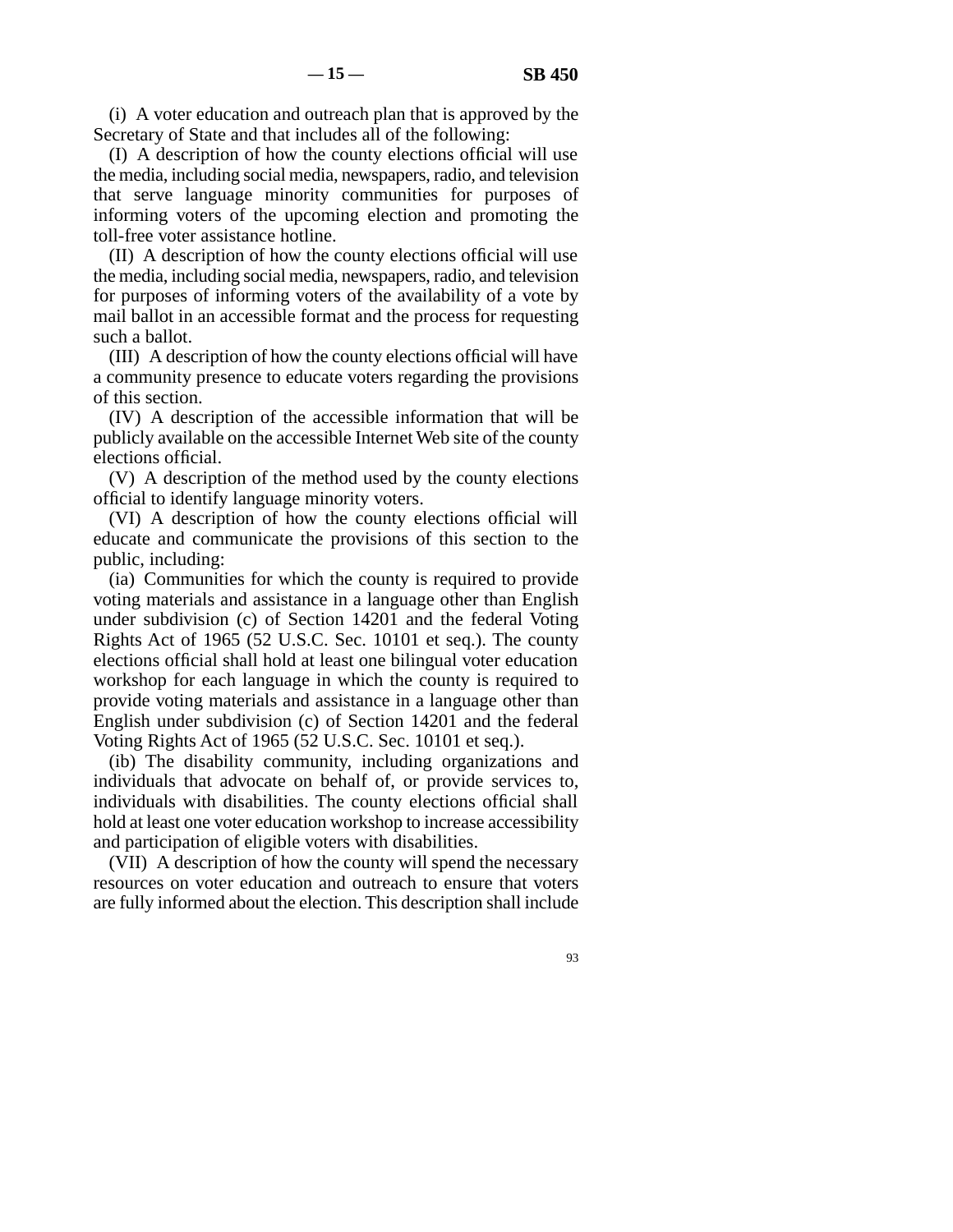information about the amount of money the county plans to spend on voter education and outreach activities under the plan, and how that compares to the amount of money spent on voter education and outreach in recent similar elections in the same jurisdiction that were not conducted pursuant to this section.

(VIII) At least one public service announcement in the media, including newspapers, radio, and television, that serve English-speaking citizens for purposes of informing voters of the upcoming election and promoting the toll-free voter assistance hotline. Outreach made under this subclause shall include access for voters who are deaf or hard of hearing and voters who are blind or visually impaired.

(IX) At least one public service announcement in the media, including newspapers, radio, and television, that serve non-English-speaking citizens for each language in which the county is required to provide voting materials and assistance under subdivision (c) of Section 14201 and the federal Voting Rights Act of 1965 (52 U.S.C. Sec. 10101 et seq.) for purposes of informing voters of the upcoming election and promoting the toll-free voter assistance hotline.

(X) At least two direct contacts with voters for purposes of informing voters of the upcoming election and promoting the toll-free voter assistance hotline. The two direct contacts are in addition to any other required contacts including, but not limited to, sample ballots and the delivery of vote by mail ballots.

(ii) A description of how a voter with disabilities may request and receive a blank vote by mail ballot and, if a replacement ballot is necessary, a blank replacement ballot that a voter with disabilities can mark privately and independently.

(iii) A description of how the county elections official will address significant disparities in voter accessibility and participation identified in the report required by subdivision (g).

(iv) A description of the methods and standards that the county elections official will use to ensure the security of voting conducted at vote centers.

(v) Information about estimated short-term and long-term costs and savings from conducting elections pursuant to this section as compared to recent similar elections in the same jurisdiction that were not conducted pursuant to this section.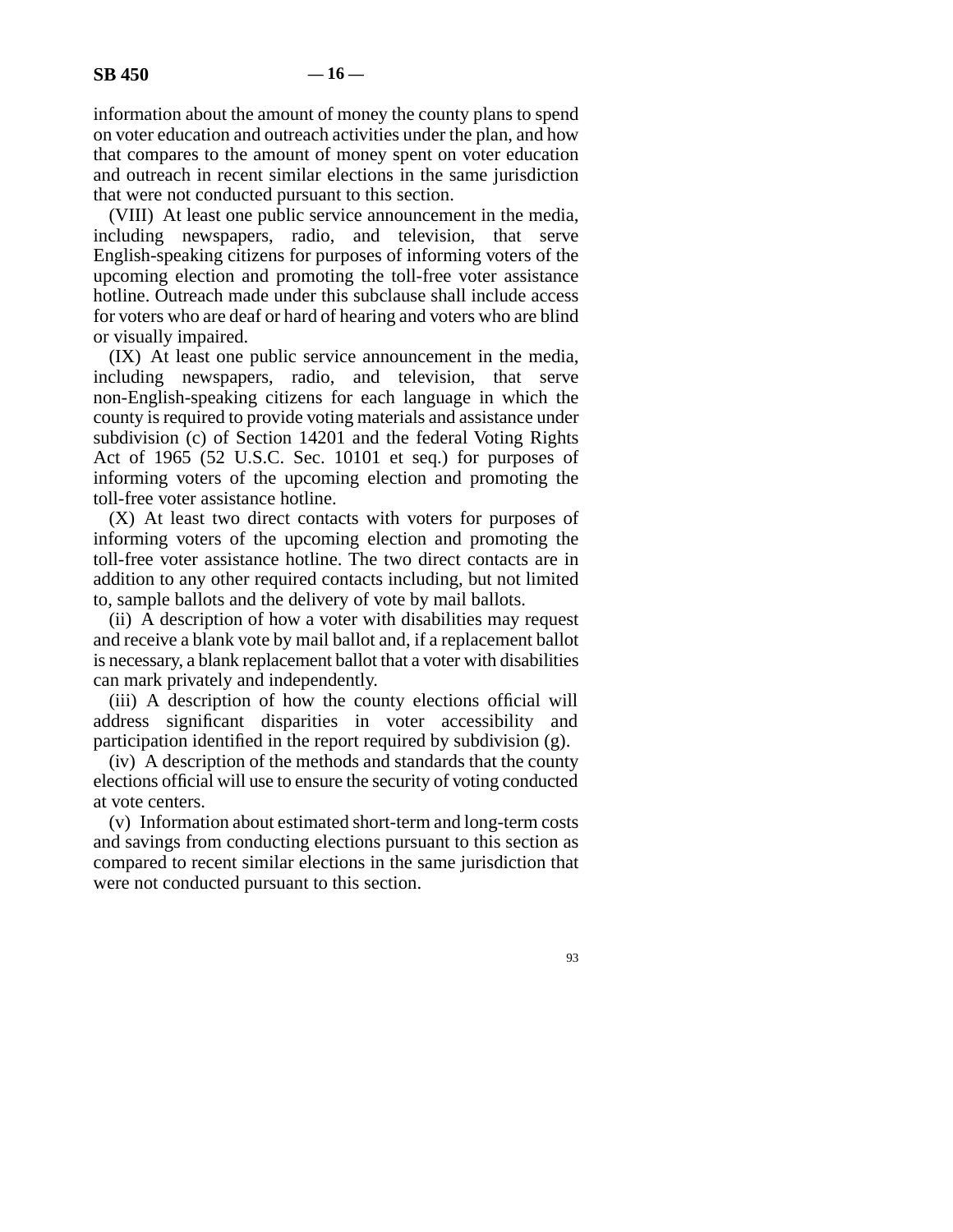(vi) To the extent available at the time of publication, information on all of the following:

(I) The total number of vote centers to be established.

(II) The total number of ballot dropoff locations to be established.

(III) The location of each vote center.

(IV) The location of each ballot dropoff location and whether it is inside or outside.

(V) A map of the locations of each vote center and ballot dropoff location.

(VI) The hours of operation for each vote center.

(VII) The hours of operation for each ballot dropoff location.

(VIII) The security and contingency plans that would be implemented by the county elections official to do both of the following:

(ia) Prevent a disruption of the vote center process.

(ib) Ensure that the election is properly conducted if a disruption occurs.

(IX) The number of election board members and the number of bilingual election board members and the languages spoken.

(X) The services provided to voters with disabilities, including, but not limited to, the type and number of accessible voting machines and reasonable modifications at each vote center.

(XI) The design, layout, and placement of equipment inside each voter center that protects each voter's right to cast a private and independent ballot.

(vii) A toll-free voter assistance hotline that is accessible to voters who are deaf or hard of hearing, and that is maintained by the county elections official that is operational no later than 29 days before the day of the election until 5 p.m. on the day after the election. The toll-free voter assistance hotline shall provide assistance to voters in all languages in which the county is required to provide voting materials and assistance under subdivision (c) of Section 14201 and the federal Voting Rights Act of 1965 (52 U.S.C. Sec. 10101 et seq.).

(J) The plan for the administration of elections conducted pursuant to this section is posted in a format that is accessible to persons with disabilities on the Internet Web site of the Secretary of State and on the Internet Web site of the county elections official.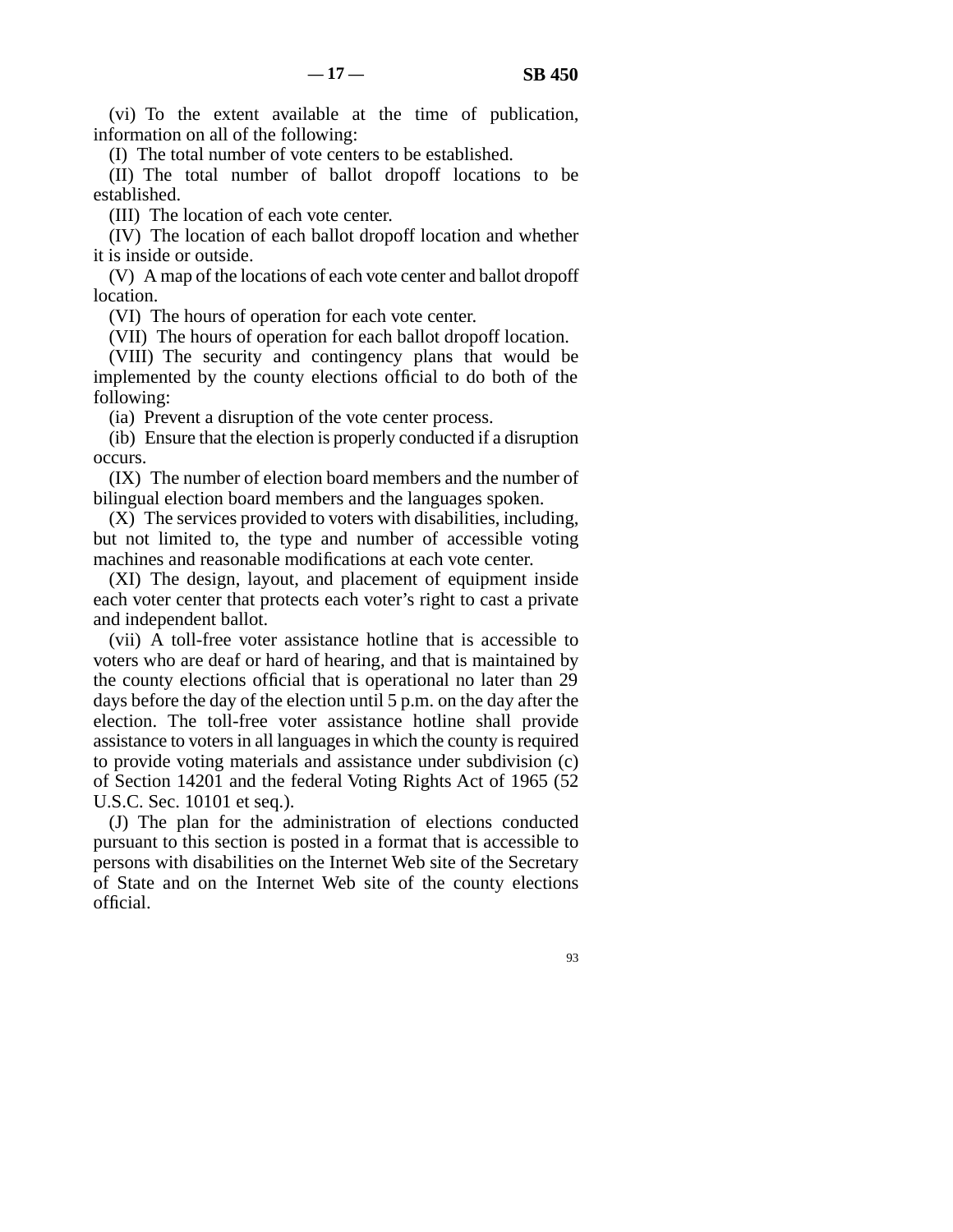(b) Notwithstanding Section 4000 or any other law, on or after January 1, 2018, the Counties of Calaveras, Inyo, Madera, Napa, Nevada, Orange, Sacramento, San Luis Obispo, San Mateo, Santa Clara, Shasta, Sierra, Sutter, and Tuolumne, and on or after January 1, 2020, any county may conduct a special election as an all-mailed ballot election under this section if all of the following apply:

(1) The county elections official has done either of the following:

(A) Previously conducted an election as an all-mailed ballot election in accordance with subdivision (a).

(B) Adopted a final plan for the administration of elections pursuant to clause (i) of subparagraph (E) of paragraph (9) of subdivision (a), in which case the county elections official shall complete all activities provided for in the voter education and outreach plan that is required by clause (i) of subparagraph (I) of paragraph (9) of subdivision (a) before the day of the special election.

(2) (A) On the day of election, from 7 a.m. to 8 p.m., inclusive, at least one vote center is provided for every 30,000 registered voters. If the jurisdiction is not wholly contained within the county, the county elections official shall make a reasonable effort to establish a vote center within the jurisdiction where the special election is held.

(B) Notwithstanding subparagraph (A), for a jurisdiction with fewer than 30,000 registered voters, the county elections official makes a reasonable effort to establish a vote center.

(3) (A) Not less than 10 days before the day of the election, for a minimum of eight hours per day, at least one vote center is provided for every 60,000 registered voters. If the jurisdiction is not wholly contained within the county, the county elections official shall make a reasonable effort to establish a vote center within the jurisdiction where the special election is held.

(B) Notwithstanding subparagraph (A), for a jurisdiction with fewer than 30,000 registered voters, the county elections official makes a reasonable effort to establish a vote center.

(4) (A) At least one ballot dropoff location is provided for every 15,000 registered voters. At least one ballot dropoff location shall be located within the jurisdiction where the special election is held. All ballot dropoff locations shall be open at least during regular business hours beginning not less than 28 days before the day of the election, and on the day of the election.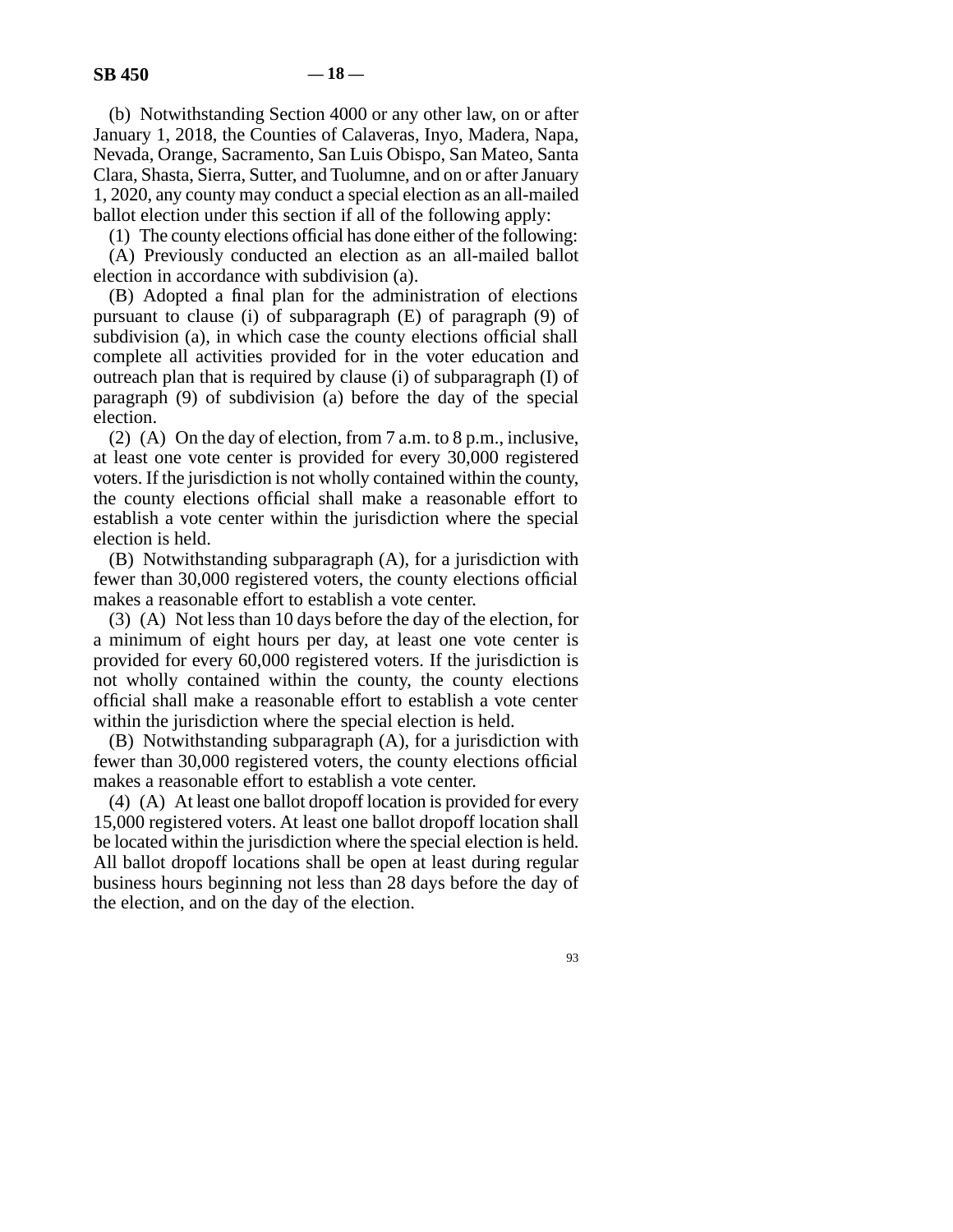(B) Notwithstanding subparagraph (A), for a jurisdiction with fewer than 15,000 registered voters, at least one ballot dropoff location shall be provided.

(c) Except as otherwise provided in this section, the election day procedures shall be conducted in accordance with Division 14 (commencing with Section 14000).

(d) The county elections official may provide, at his or her discretion, additional ballot dropoff locations and vote centers for purposes of this section.

(e) The return of voted vote by mail ballots is subject to Sections 3017 and 3020.

(f) For the sole purpose of reporting the results of an election conducted pursuant to this section, upon completion of the ballot count, the county elections official shall divide the jurisdiction into precincts pursuant to Article 2 (commencing with Section 12220) of Chapter 3 of Division 12 and shall prepare a statement of the results of the election in accordance with Sections 15373 and 15374.

 $(g)$   $(1)$   $(A)$  Within six months of each election conducted pursuant to this section or Section 4007, the Secretary of State shall report to the Legislature, to the extent possible, all of the following information by categories of race, ethnicity, language preference, age, gender, disability, permanent vote by mail status, historical polling place voters, political party affiliation, and language minorities as it relates to the languages required under subdivision (c) of Section 14201 and Section 203 of the federal Voting Rights Act of 1965 (52 U.S.C. Sec. 10101 et seq.):

- (i) Voter turnout.
- (ii) Voter registration.
- (iii) Ballot rejection rates.
- (iv) Reasons for ballot rejection.
- (v) Provisional ballot use.
- (vi) Accessible vote by mail ballot use.
- (vii) The number of votes cast at each vote center.
- (viii) The number of ballots returned at ballot dropoff locations.
- (ix) The number of ballots returned by mail.

(x) The number of persons who registered to vote at a vote center.

(xi) Instances of voter fraud.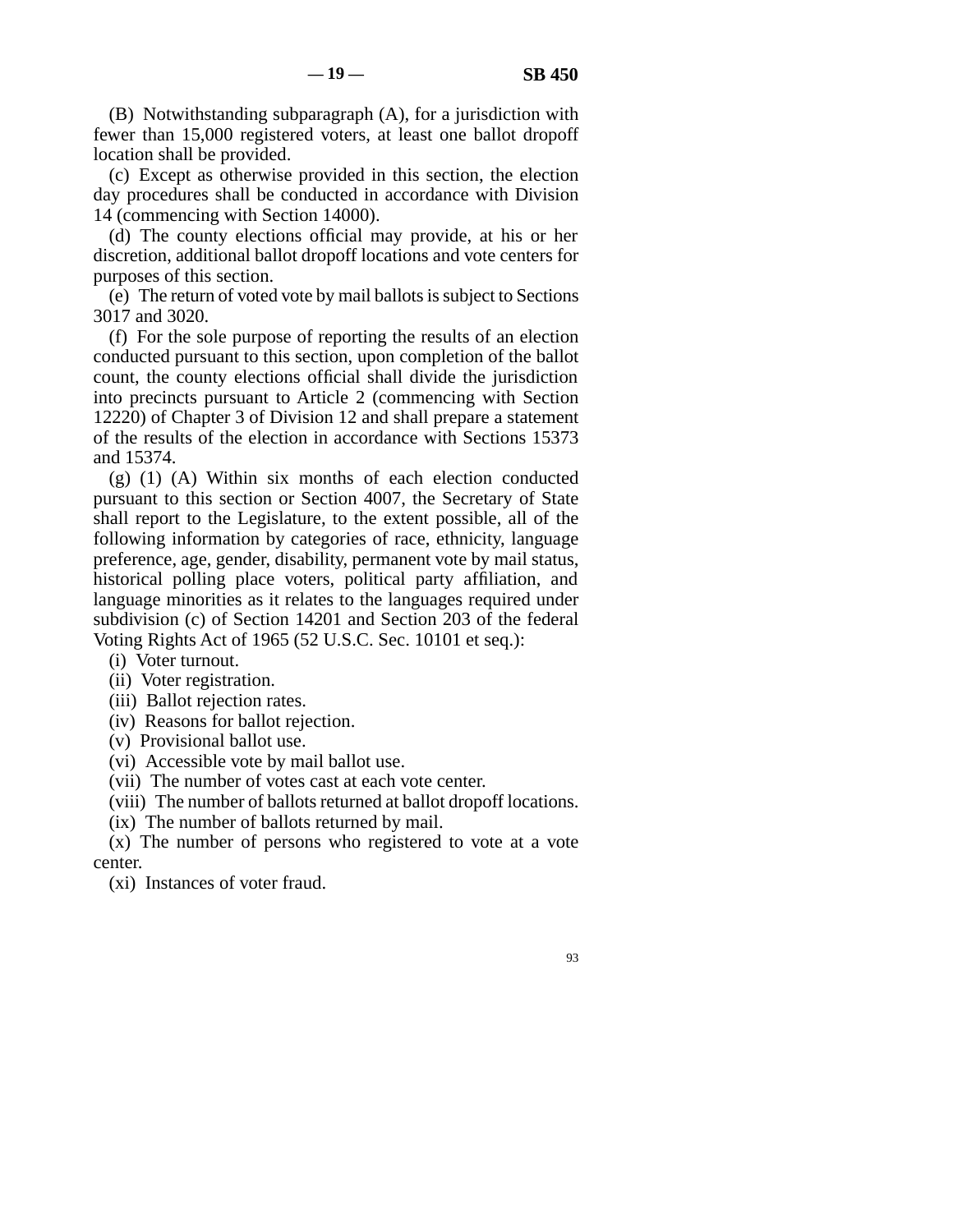(xii) Any other problems that became known to the county elections official or the Secretary of State during the election or canvass.

(B) The report required by subparagraph (A) shall be posted on the Internet Web site of the Secretary of State in a format that is accessible for people with disabilities pursuant to Section 11135 of the Government Code.

(C) The report required by subparagraph (A) shall be submitted to the Legislature in compliance with Section 9795 of the Government Code.

(D) If an election is conducted pursuant to this section, the county shall submit, to the extent possible, to the Secretary of State the information needed for the Secretary of State to prepare the report required by subparagraph (A).

(2) The county elections official shall post on his or her Internet Web site a report that compares the cost of elections conducted pursuant to this section to the costs of previous elections. The report shall be posted in a format that is accessible for people with disabilities pursuant to Section 11135 of the Government Code.

(h) The Secretary of State shall enforce the provisions of this section pursuant to Section 12172.5 of the Government Code.

(i) For purposes of this section, "disability" has the same meaning as defined in subdivisions (j), (m), and (n) of Section 12926 of the Government Code.

SEC. 4. Section 4006 is added to the Elections Code, to read: 4006. For any election conducted pursuant to Section 4005, the county elections official shall make a reasonable effort to inform a voter of either of the following:

(a) If the voter's vote by mail ballot envelope is missing a signature.

(b) How the voter can correct the missing signature.

SEC. 5. Section 4007 is added to the Elections Code, to read: 4007. (a) On or after January 1, 2020, the County of Los Angeles may conduct any election as a vote center election if all of the following apply:

(1) The county elections official complies with all the provisions of subdivision (a) of Section 4005 that are not inconsistent with this section.

(2) Every permanent vote by mail voter receives a ballot.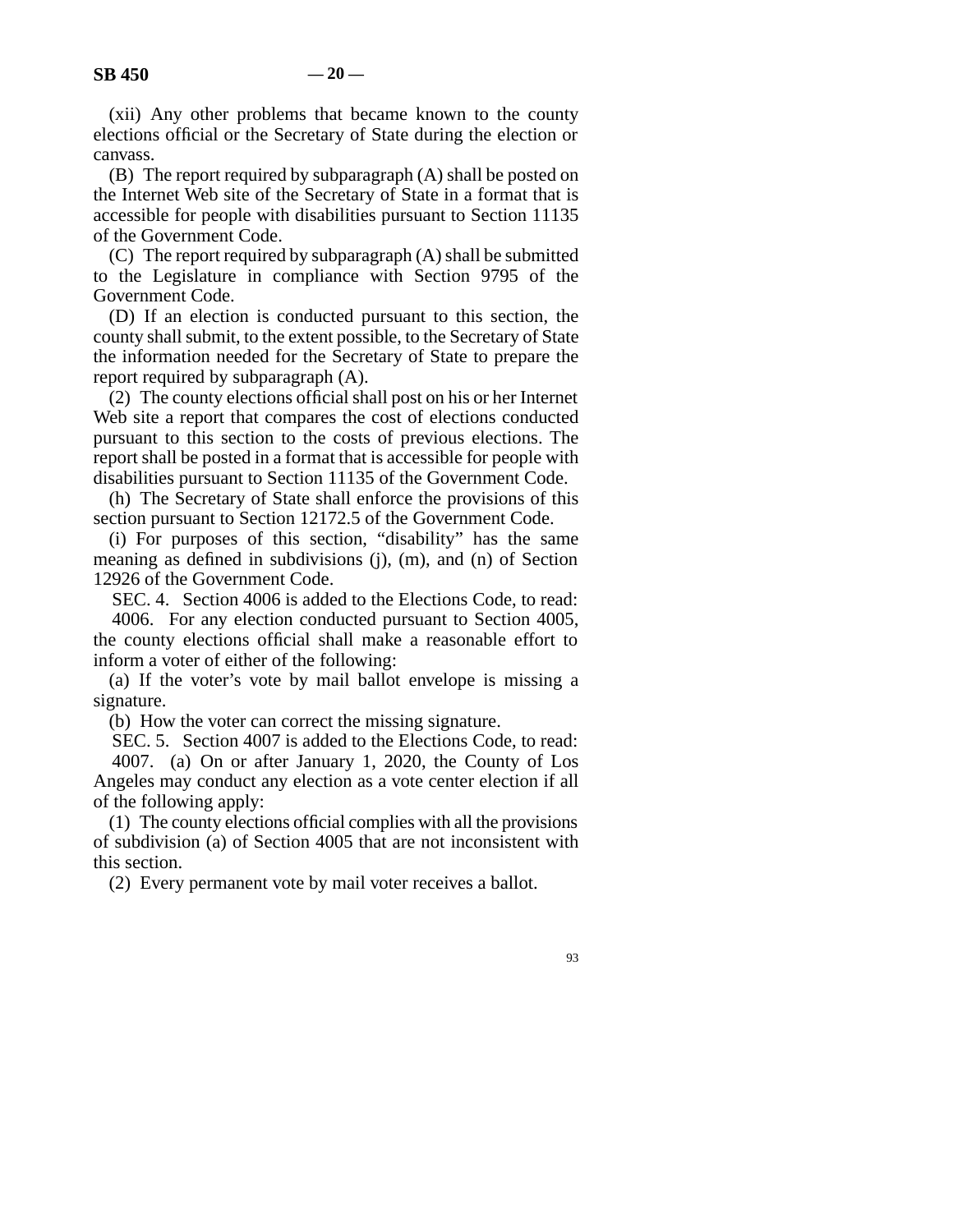(3) At least two ballot dropoff locations are provided within the jurisdiction where the election is held or the number of ballot dropoff locations are fixed in a manner so that there is at least one ballot dropoff location provided for every 15,000 permanent vote by mail registered voters within the jurisdiction where the election is held, as determined on the 88th day before the day of the election, whichever results in more ballot dropoff locations.

(4) Within the jurisdiction where the election is held, at least one vote center is provided for each city that has at least 1,000 registered voters according to the official report of registration submitted by the county elections official to the Secretary of State before the last general election.

(5) On the day of the election, from 7 a.m. to 8 p.m., inclusive, and on each of the three days before the election, for a minimum of eight hours per day, at least one vote center is provided for every 7,500 registered voters within the jurisdiction where the election is held, as determined on the 88th day before the day of the election. At least 90 percent of the number of vote centers required by this subparagraph shall be open for all four days during the required times. Up to 10 percent of the number of vote centers required by this subparagraph may be open for less than four days if at least one vote center is provided for every 7,500 registered voters on each day.

(6) Beginning 10 days before the day of the election and continuing up to and including the fourth day before the day of the election, for a minimum of eight hours per day, at least one vote center is provided for every 30,000 registered voters within the jurisdiction where the election is held, as determined on the 88th day before the election.

(7) Precincts with fewer than 500 registered voters are designated as all vote-by-mail ballot precincts.

(8) Voters residing in a legislative or congressional district that lies partially within the County of Los Angeles and that also lies within another county that is conducting an election pursuant to subdivision (a) of Section 4005 receive a vote by mail ballot if they are eligible to vote in that election.

(9) Voters in a precinct that is either more than a 30 minute travel time from a vote center or in which the polling place in the most recent statewide general election is more than 15 miles from the nearest vote center are mailed a vote by mail ballot.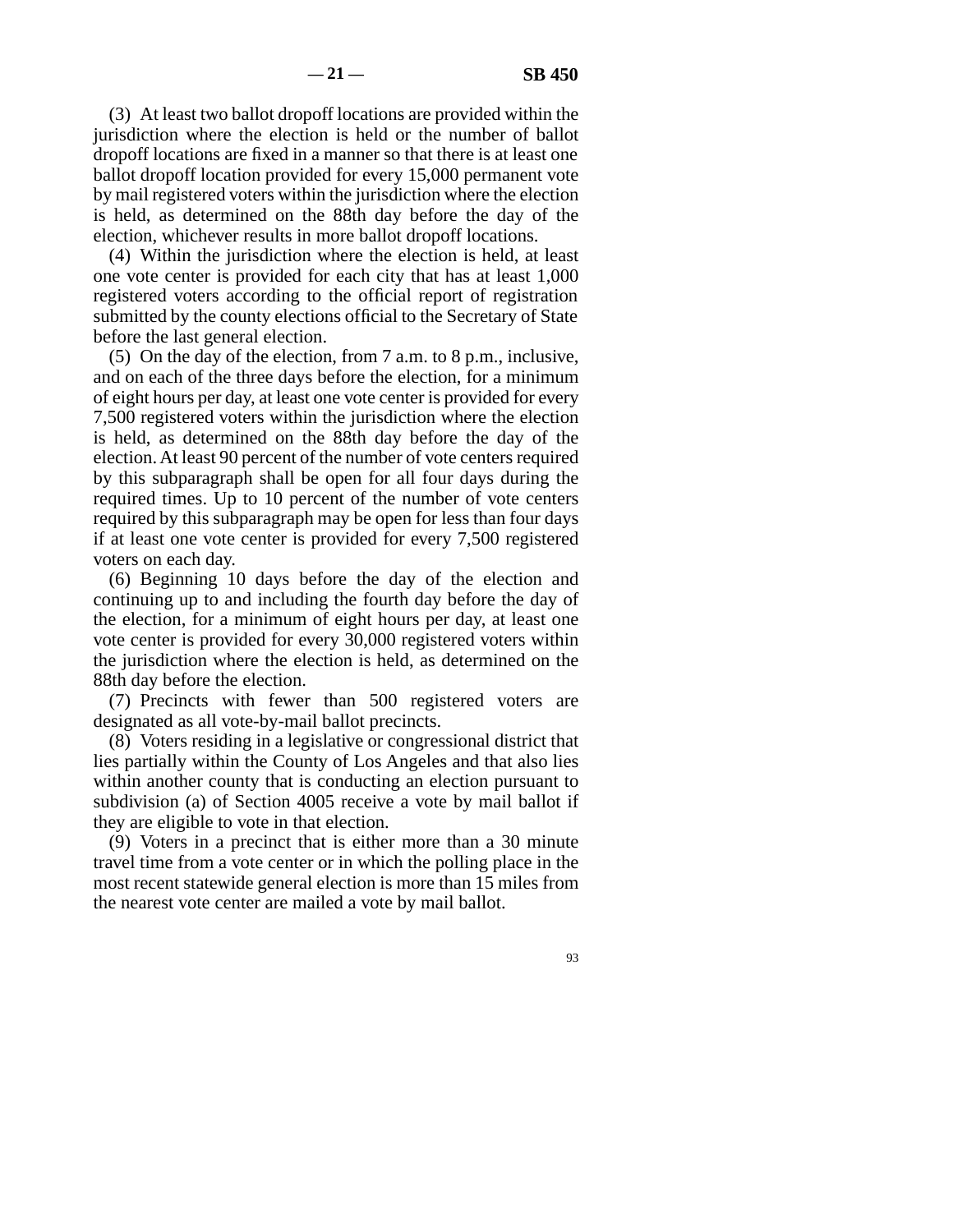(11) The county elections official conducts a service area analysis of the vote center plans, identifies services gaps, and publicly reports those findings.

(b) Notwithstanding Section 4000 or any other law, on or after January 1, 2020, the County of Los Angeles may conduct a special election as an all-mailed ballot election pursuant to subdivision (b) of Section 4005.

(c) No later than four years after conducting the first vote center election pursuant to this section, the County of Los Angeles may conduct all-mailed ballot elections pursuant to Section 4005 and shall not conduct vote center elections pursuant to this section.

SEC. 6. Section 4008 is added to the Elections Code, to read: 4008. (a) The Secretary of State shall establish a taskforce that includes representatives of all of the following:

(1) County elections officials.

(2) Individuals with demonstrated language accessibility experience for languages covered under the federal Voting Rights Act of 1965 (52 U.S.C. Sec. 10101 et seq.).

(3) The disability community and community organizations and individuals that advocate on behalf of, or provide services to, individuals with disabilities.

(4) Experts with demonstrated experience in the field of elections.

(b) The taskforce shall review elections conducted pursuant to Section 4005 or 4007 and provide comments and recommendations to the Legislature within six months of each election conducted pursuant to Section 4005 or 4007.

(c) This section shall remain in effect only until January 1, 2022, and as of that date is repealed, unless a later enacted statute, that is enacted before January 1, 2022, deletes or extends that date.

SEC. 7. Section 15320 of the Elections Code is amended to read:

15320. Vote by mail ballots and mail ballot precinct ballots returned to the elections office and to the polls on election day that are not included in the semifinal official canvass phase of the election, including any ballots returned to another jurisdiction in the state and forwarded to the elections official who issued the ballot pursuant to Section 3017, shall be processed and counted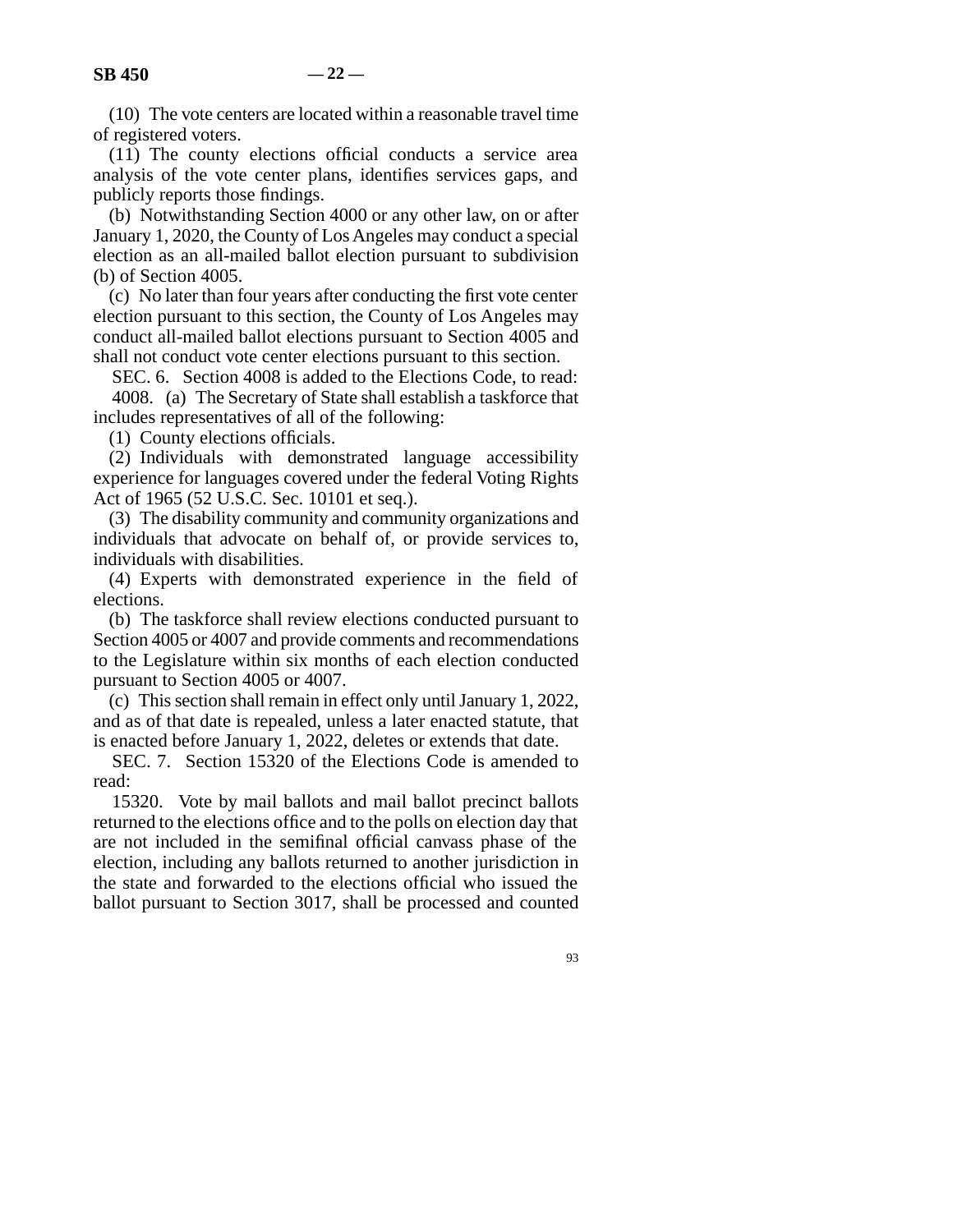during the official canvass in the manner prescribed by Chapter 2 (commencing with Section 15100) and pursuant to the requirements of Section 3019.

SEC. 8. Section 2.5 of this bill incorporates amendments to Section 3017 of the Elections Code proposed by both this bill and Assembly Bill 1921. It shall only become operative if (1) both bills are enacted and become effective on or before January 1, 2017, (2) each bill amends Section 3017 of the Elections Code, and (3) this bill is enacted after Assembly Bill 1921, in which case Section 2 of this bill shall not become operative.

SEC. 9. If the Commission on State Mandates determines that this act contains costs mandated by the state, reimbursement to local agencies and school districts for those costs shall be made pursuant to Part 7 (commencing with Section 17500) of Division 4 of Title 2 of the Government Code.